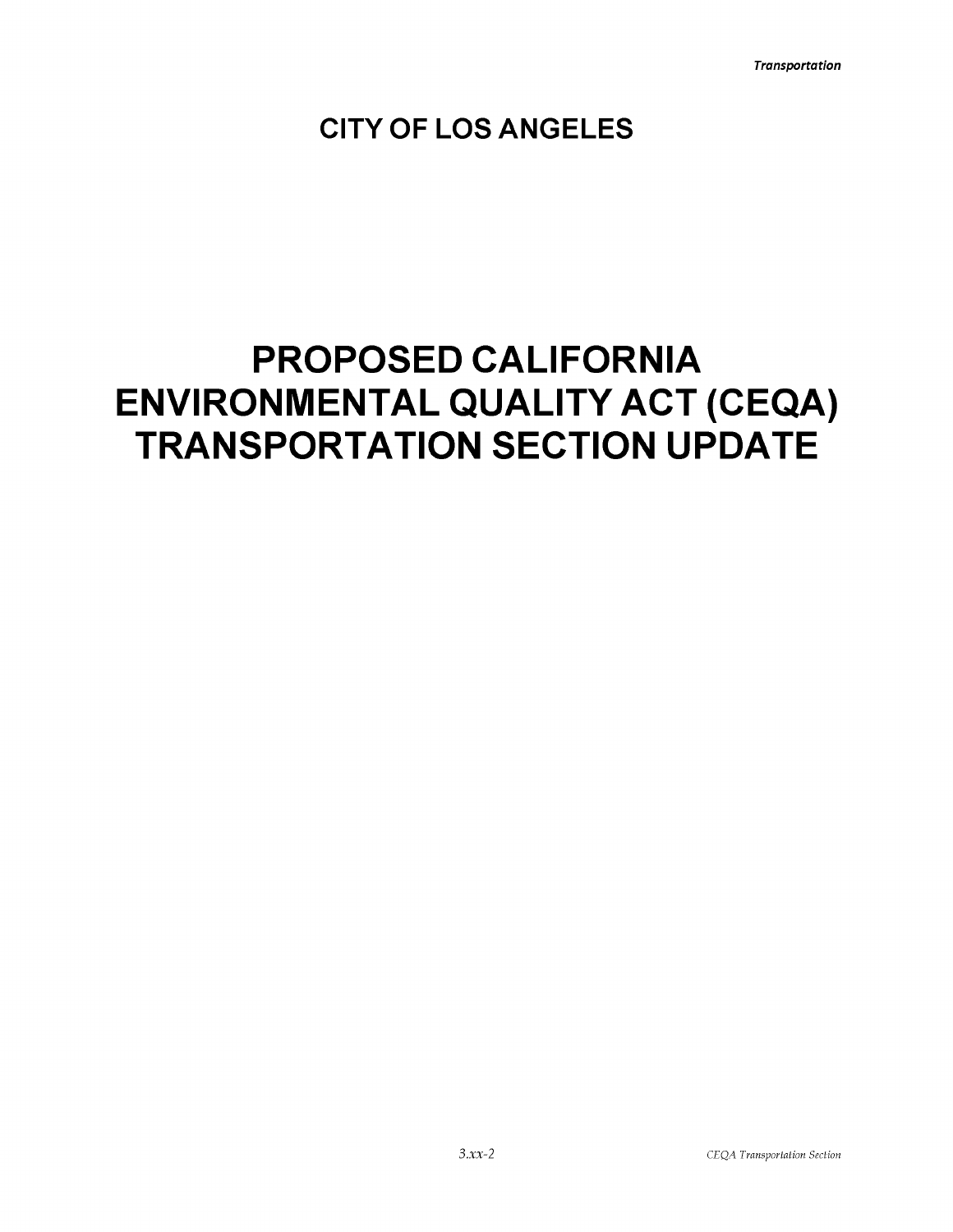# **LOS ANGELES CEQA TRANSPORTATION SECTION UPDATE**

# **Table of Contents**

| I. Introduction and Background                                                                      | 1                                                 |
|-----------------------------------------------------------------------------------------------------|---------------------------------------------------|
| A. OVERVIEW                                                                                         | 1                                                 |
| Projects Addressed                                                                                  | 1                                                 |
| Not Covered in This Impact Area                                                                     | 1                                                 |
| <b>B. THRESHOLDS OF SIGNIFICANCE</b>                                                                | 1                                                 |
| <b>THRESHOLD T-1:</b>                                                                               | 1                                                 |
| THRESHOLD T-2.1:                                                                                    | 1                                                 |
| THRESHOLD T-2.2:                                                                                    | $\mathbf 1$                                       |
| <b>THRESHOLD T-3:</b>                                                                               | $\mathbf 1$                                       |
| <b>C. REGULATORY FRAMEWORK</b><br><b>FEDERAL</b><br><b>STATE</b><br><b>REGIONAL</b><br><b>LOCAL</b> | 1<br>$\begin{array}{c}\n2 \\ 2 \\ 2\n\end{array}$ |
| II. Screening and Evaluation                                                                        | 3                                                 |
| <b>III. IMPACT ANALYSIS</b>                                                                         | 5                                                 |
| <b>EXPERT STUDIES</b>                                                                               | $\mathbf 5$                                       |
| A. THRESHOLD AREAS                                                                                  | 5                                                 |
| <b>THRESHOLD T-1:</b>                                                                               | 5                                                 |
| THRESHOLD T-2.1:                                                                                    | $\mathsf 6$                                       |
| THRESHOLD T-2.2:                                                                                    | $\overline{7}$                                    |
| <b>B. CUMULATIVE ANALYSIS</b>                                                                       | 8                                                 |
| <b>THRESHOLD T-1:</b>                                                                               | 8                                                 |
| THRESHOLD T-2.1:                                                                                    | 9                                                 |
| THRESHOLD T-2.2:                                                                                    | 10                                                |
| <b>C. MITIGATION AND RESIDUAL IMPACTS</b>                                                           | 11                                                |
| <b>THRESHOLD T-1:</b>                                                                               | 11                                                |
| THRESHOLD T-2.1:                                                                                    | 11                                                |
| THRESHOLD T-2.2:                                                                                    | 11                                                |
| <b>IV.</b> Reference Section                                                                        | 11                                                |
| A. DEFINITIONS                                                                                      | 11                                                |
| <b>B. SOURCES</b>                                                                                   | 13                                                |
| C. DATA RESOURCES                                                                                   | 14                                                |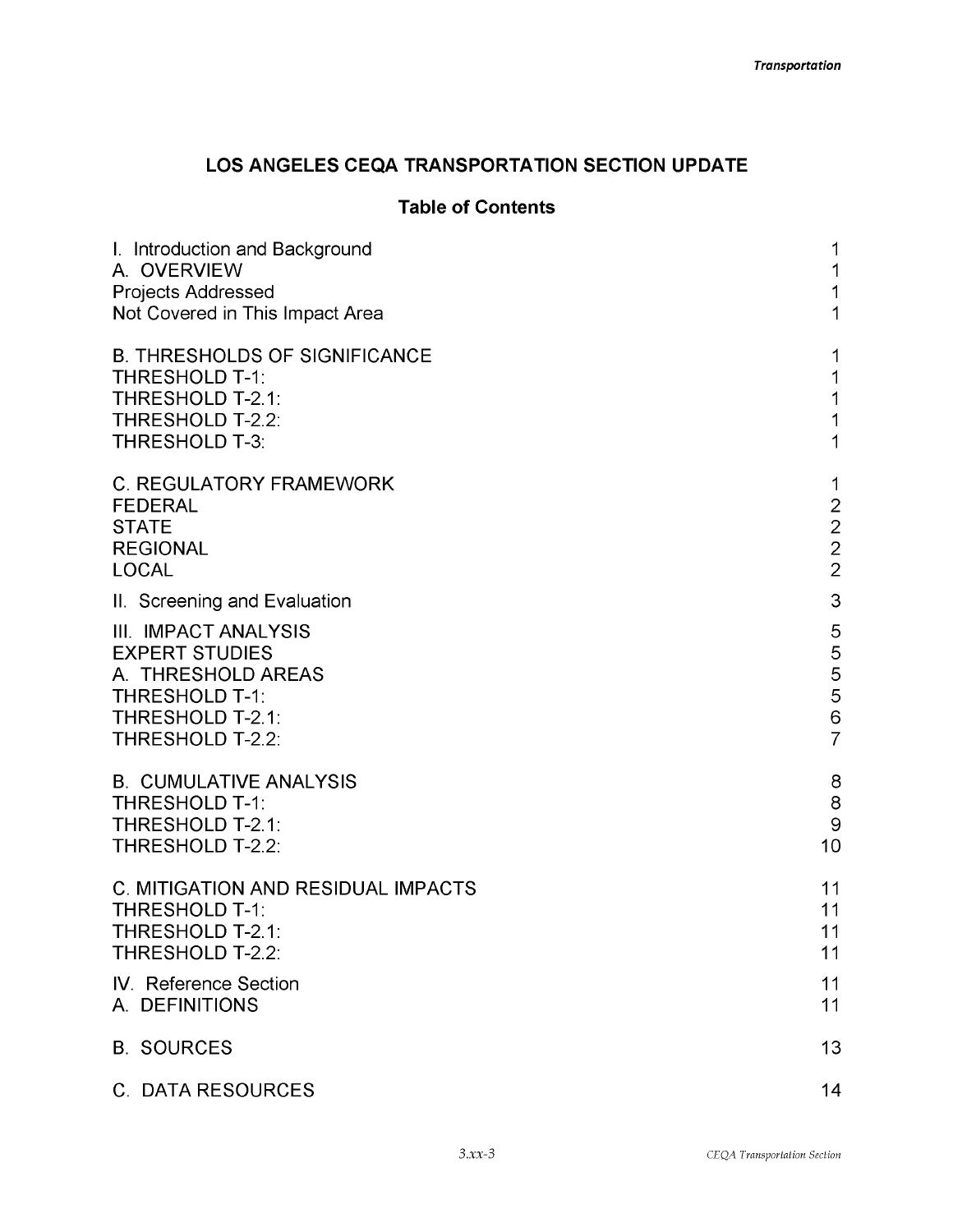#### **TRANSPORTATION**

#### **I. Introduction and Background**

# **A. OVERVIEW**

This issue area covers impacts related to transportation system. In 2013, when Governor Edmund G. Brown Jr. signed Senate Bill (SB) 743 into law, the Governor's Office of Planning and Research (OPR) was charged with developing new guidelines for evaluating transportation impacts under CEQA using methods that no longer focus on measuring automobile delay and level of service (LOS). SB 743 directed agencies to develop new guidelines that develop a transportation performance metric that can help promote: the reduction of greenhouse gas emissions, the development of multimodal networks, and a diversity of land uses. OPR's proposed updates to the CEQA guidelines in support of these goals<sup>1</sup> establish vehicle miles traveled (VMT) as the primary metric for evaluating a project's environmental impacts on the transportation system. The guidelines also require that the environmental assessment for a project consider whether the project may conflict with plans or policies addressing the circulation system, hazards due to design or incompatible issues, and inadequate emergency access.

## **Projects Addressed**

Discretionary development projects, land use plans (e.g., community plans, area plans, specific plans), and transportation projects.

#### **Not Covered in This Impact Area**

- Air quality impacts associated with transportation (see Section 3.III. Air Quality)
- Greenhouse gas impacts associated with transportation (See Section 3.VIII. Greenhouse Gas Emissions)
- Noise impacts associated with transportation (see Section XI. Noise)

# **B. THRESHOLDS OF SIGNIFICANCE**

The thresholds of significance for impacts to the transportation system are the following Appendix G Environmental Checklist thresholds:

<sup>1</sup> State of California, Governor's Office of Planning and Research, *Proposed Updates to the CEQA Guidelines, Final,* November 2017.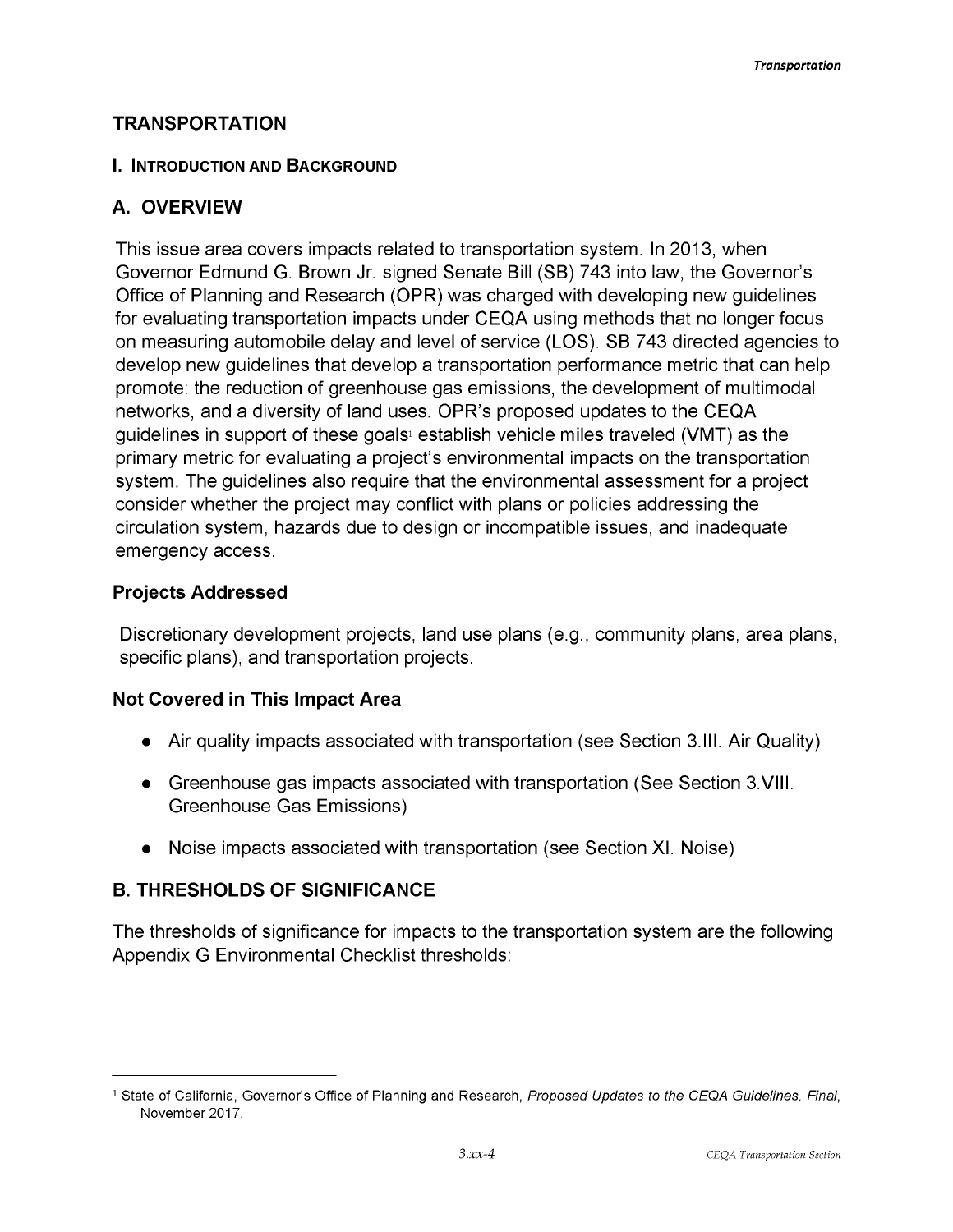**THRESHOLD T-1:** Would the project conflict with a program, plan, ordinance or policy addressing the circulation system, including transit, roadway, bicycle and pedestrian facilities?

**THRESHOLD T-2** Would the project conflict or be inconsistent with CEQA Guidelines section 15064.3, subdivision (b)?

- **T-2.1** For a land use project<sup>2</sup>, would the project conflict or be inconsistent with CEQA Guidelines section 15064.3, subdivision (b)(1)?<sup>3</sup>
- **T-2.2** For a transportation project, would the project conflict or be inconsistent with CEQA Guidelines section 15064.3, subdivision  $(b)(2)$ ?<sup>4</sup>

**THRESHOLD T-3:** Would the project substantially increase hazards due to a geometric design feature (e.g., sharp curves or dangerous intersections) or incompatible uses (e.g., farm equipment)?

**THRESHOLD T-4:** Would the project result in inadequate emergency access?

## **C. REGULATORY FRAMEWORK**

The regulatory framework for transportation resources includes state, regional, and local regulations. Some of the primary plans and regulations that apply to transportation resources are identified below. Detailed information regarding plans and policies identified below may be found in the Regulatory Framework Document.

# **STATE**

Assembly Bill 1358 (AB 1358), the California Complete Streets Act of 2008

<sup>&</sup>lt;sup>2</sup> A land use project includes any discretionary action that either changes development capacity (such as a zone change or redesignation of a general plan land use) or results in new construction, additions or change of use.

<sup>&</sup>lt;sup>3</sup> Subdivision (b)(1) establishes the following criteria for analyzing transportation impacts of land use projects: "Vehicle miles traveled exceeding an applicable threshold of significance may indicate a significant impact. Generally, projects within one-half mile of either an existing major transit stop or a stop along an existing high quality transit corridor should be presumed to cause a less than significant transportation impact. Projects that decrease vehicle miles traveled in the project area compared to existing conditions should be presumed to have a less than significant transportation impact."

<sup>4</sup> Subdivision (b)(2) provides the following direction for analyzing transportation impacts of transportation projects: "Transportation projects that reduce, or have no impact on, vehicle miles traveled should be presumed to cause a less than significant transportation impact. For roadway capacity projects, agencies have discretion to determine the appropriate measure of transportation impact consistent with cEqA and other applicable requirements. To the extent that such impacts have already been adequately addressed at a programmatic level, such as in a regional transportation plan EIR, a lead agency may tier from that analysis as provided in Section 15152."

In Section F of their Technical Advisory, OPR provides further direction to lead agencies who determine that vehicle miles traveled is the appropriate measure of impact for transportation projects. (See OPR. Technical Advisory. November 2017).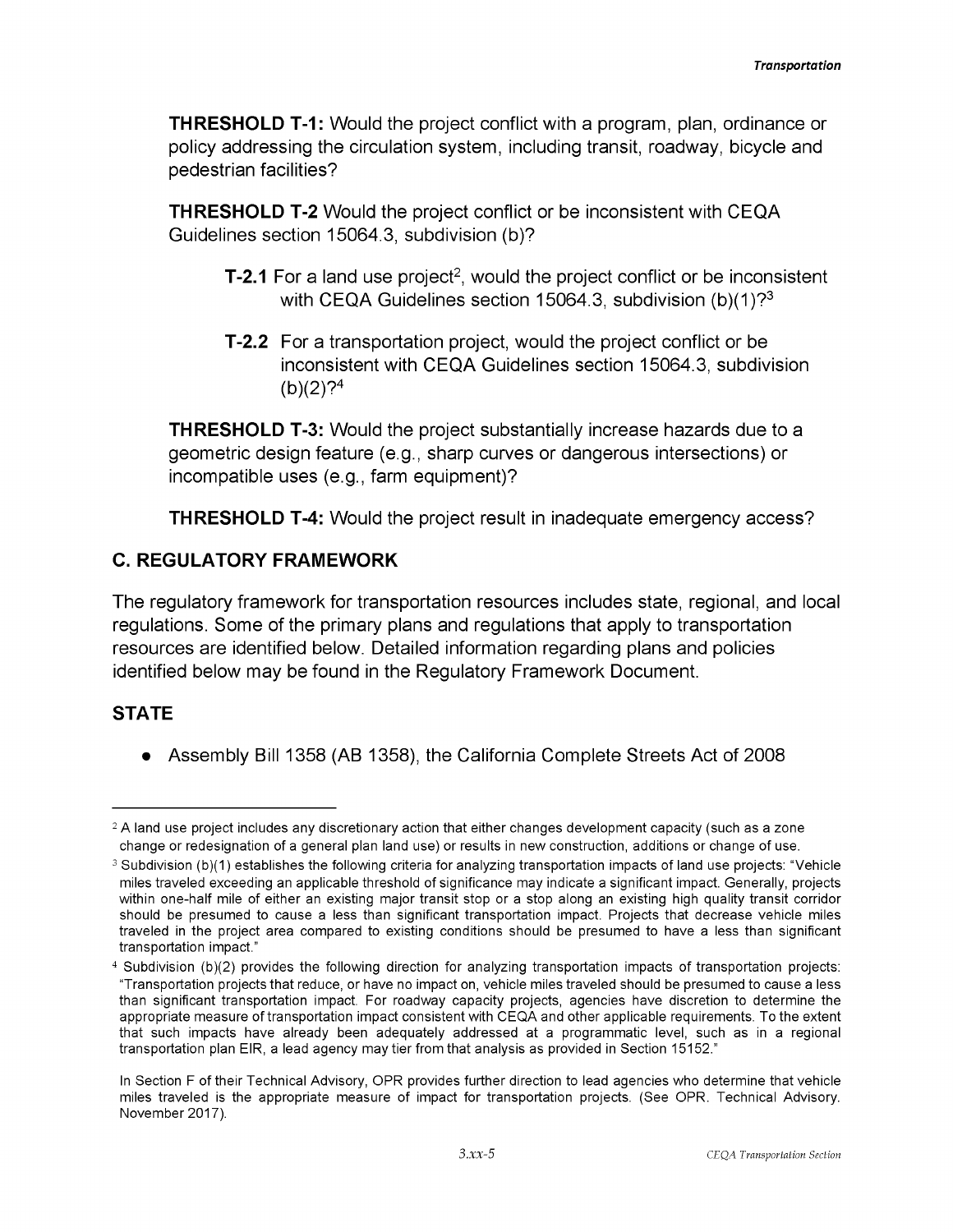- Senate Bill 375 (SB 375), the Sustainable Communities and Climate Protection Act of 2008
- Senate Bill 743 (SB 743)
- *•* State of California, Governor's Office of Planning and Research, *Proposed Updates to the CEQA Guidelines, Final,* November 2017.
- State of California, Governor's Office of Planning and Research, *Technical Advisory on Evaluating Transportation Impacts in CEQA,* April 2018.

#### **REGIONAL**

Southern California Association of Governments (SCAG) 2016-2040 Regional Transportation Plan/Sustainable Communities Strategy (RTP/SCS)

# **LOCAL**

- City of Los Angeles General Plan
- City of Los Angeles Framework Element
- City of Los Angeles Community Plans
- City of Los Angeles Mobility Plan 2035
- The pLAn for Healthy Los Angeles
- Los Angeles Municipal Code (LAMC)
- LADOT Transportation Assessment Guidelines
- Citywide Design Guidelines for Residential, Commercial, and Industrial **Development**
- LADOT Transportation Technology Strategy Urban Mobility in a Digital Age
- LADOT Vision Zero Action Plan
- LADOT Vision Zero Corridor Plans
- Pedestrian Safety Action Plan (pending)
- The Sustainable City pLAn
- Walkability Checklist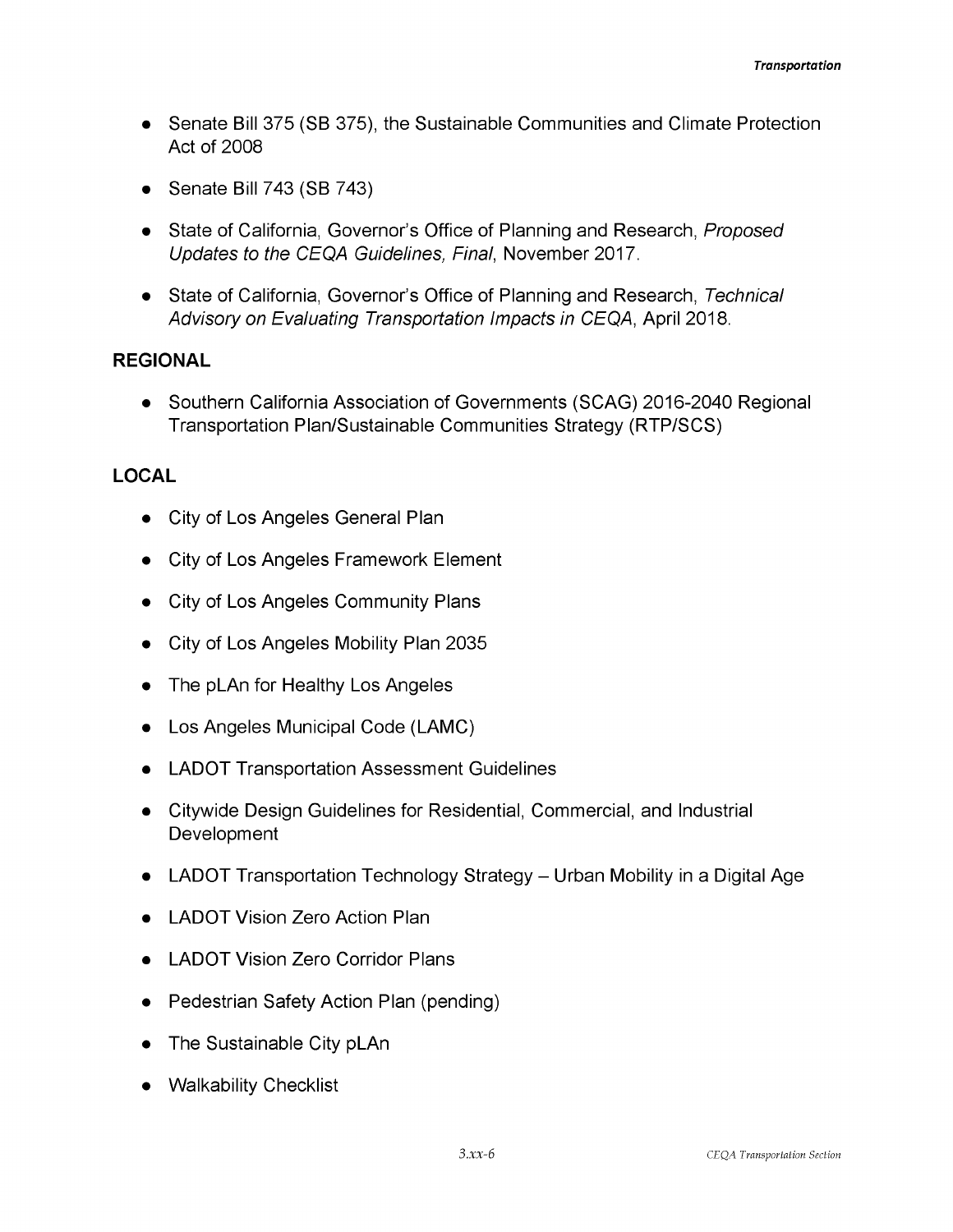#### **II. Screening and Evaluation**

As a first step in determining whether conditions exist that might indicate an environmental impact, a project is reviewed through the following screening and evaluation process. The screening and evaluation process includes a series of screening criteria that are used to determine whether any further analysis is required. If the project does not pass the screen, further research will be necessary, as described in Section III, to analyze whether the project may result in significant impacts related to the transportation system. If based on the instructions for the screening criteria the project passes the screen, no further analysis will be required for that threshold question, and a no impact determination can be made for that particular threshold.

**GUIDANCE AND CONSIDERATIONS** The Mobility Plan 2035 established policies to prioritize the safety of all road users when planning, designing and operating streets. In determining Threshold T-1, to assess if a project conflicts with a program, plan, ordinance, or policy, the analysis should consider the degree to which a project may hinder the safe and comfortable access to a project site from other locations, with a special focus on people relying on transit services or active transportation modes such as biking or walking. The metric of auto-vehicle delay shall not be used since the means to address vehicle travel capacity may conflict with the City's goal to reduce autovehicle miles traveled.

A transportation project may induce additional travel demand. Since travel demand is largely a function of project scale, while also influenced by location, a project's impact on the transportation system should be evaluated for new development activity or transportation projects that exceed the screening criteria described below.

# **SCREENING CRITERIA FOR THRESHOLD T-1**

*Would the project conflict with a program, plan, ordinance or policy addressing the circulation system, including transit, roadways, bicycle and pedestrian facilities?*

If the answer is no to all of the following questions, further analysis will not be required for Threshold T-1, and a no impact determination can be made for that threshold:

**Question 1a:** Would the project generate a net increase of 250 or more daily vehicle trips?

**How to Determine:** See Section 2.1.2 in the LADOT Transportation Assessment Guidelines.

**Sources:** Project plans and LADOT's VMT Calculator.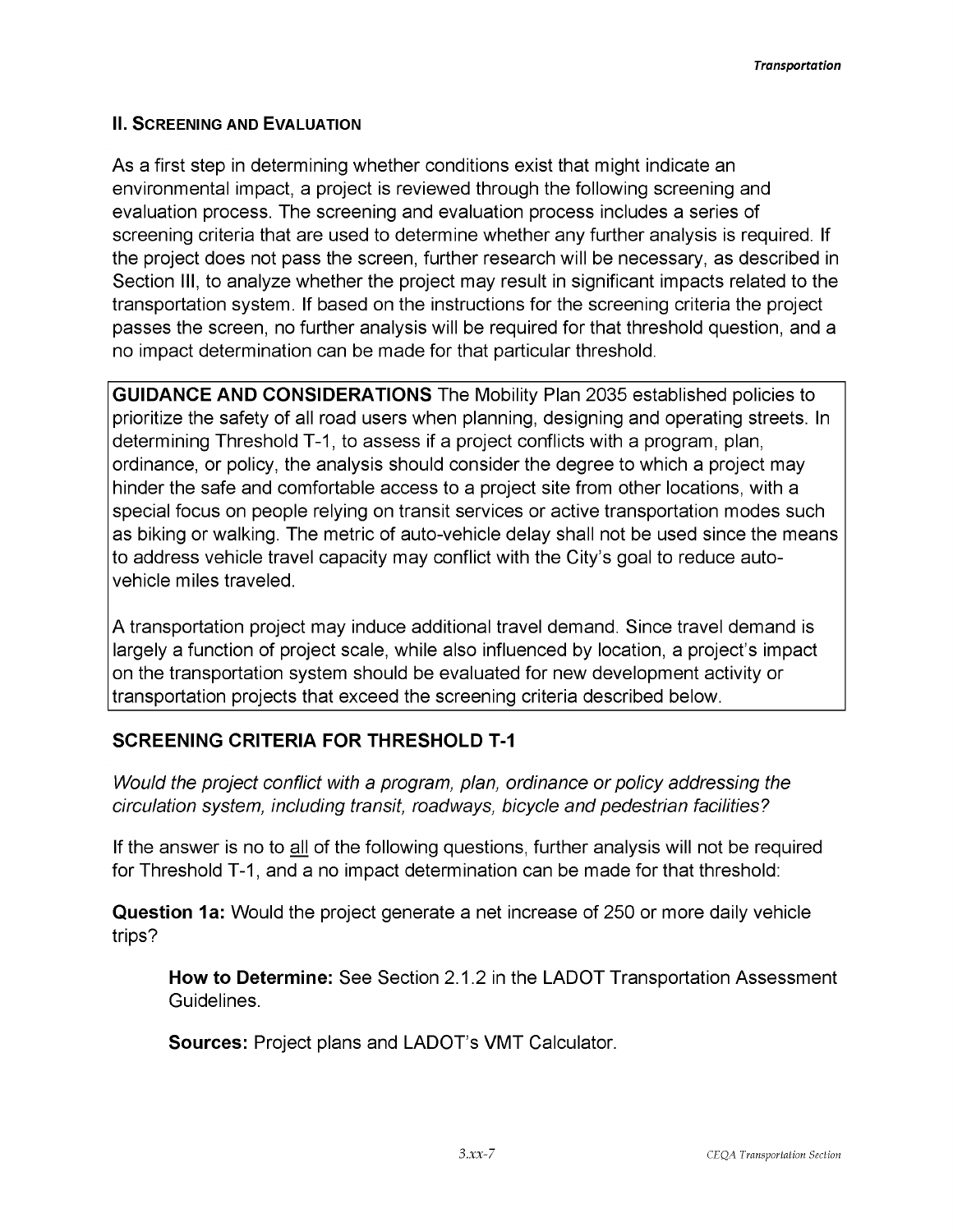**Question 1b:** Is the project proposing to, or required to make any voluntary or required, modifications to the public right-of-way (i.e. street dedications, reconfigurations of curb line, etc.)?

**How to Determine:** For projects subject to dedication and improvement requirements under the Los Angeles Municipal Code (LAMC), determine the street designation and improvement standard for any project frontage along streets classified as an Avenue or Boulevard (as designated in the City's General Plan) using the Mobility Plan 2035, or Navigate LA. If any street fronting the project site is an Avenue or Boulevard and it is determined that additional dedication, or physical modifications to the public right-of-way are proposed or required, the answer to this question is yes. For projects not subject to dedication and improvement requirements under the Los Angeles Municipal Code, though the project does propose dedications or physical modifications to the public rightof-way, the answer to this question is yes.

**Question 1c:** Is the project on a lot that is  $\frac{1}{2}$  acre or more in total gross area, or is the project's frontage along a street classified as an Avenue or Boulevard (as designated in the Mobility Plan 2035) 250 linear feet or more, or is the project's frontage encompassing an entire block along an Avenue or Boulevard (as designated in the Mobility Plan 2035)?

**How to Determine:** Determine the project's total gross lot area (using Zimas); if greater than % acre the answer to this question is yes. Determine the classification of (b)1 the street(s) fronting the project site (as designated in the City's General Plan, or Navigate LA). If any street fronting the project site is an Avenue or Boulevard and the project's frontage along that street is 250 linear feet or more, the answer to this question is yes. If any street fronting the project site is an Avenue or Boulevard and the project's frontage encompasses an entire block along that street, the answer to this question is yes.

**Sources:** Project site plans, Navigate LA, City of Los Angeles General Plan, Zimas.

# **SCREENING CRITERIA FOR THRESHOLD T-2.1**

*For a land use project5, would the project conflict or be inconsistent with CEQA Guidelines section 15064.3, subdivision (b)(1)?6*

If the answer is no to any of the following questions, further analysis will not be required for Threshold T-2.1, and a no impact determination can be made for that threshold:

<sup>5</sup> See footnote 2 for definition of a land use project.

<sup>6</sup> This threshold relates to vehicle miles of travel generated by a land use development project.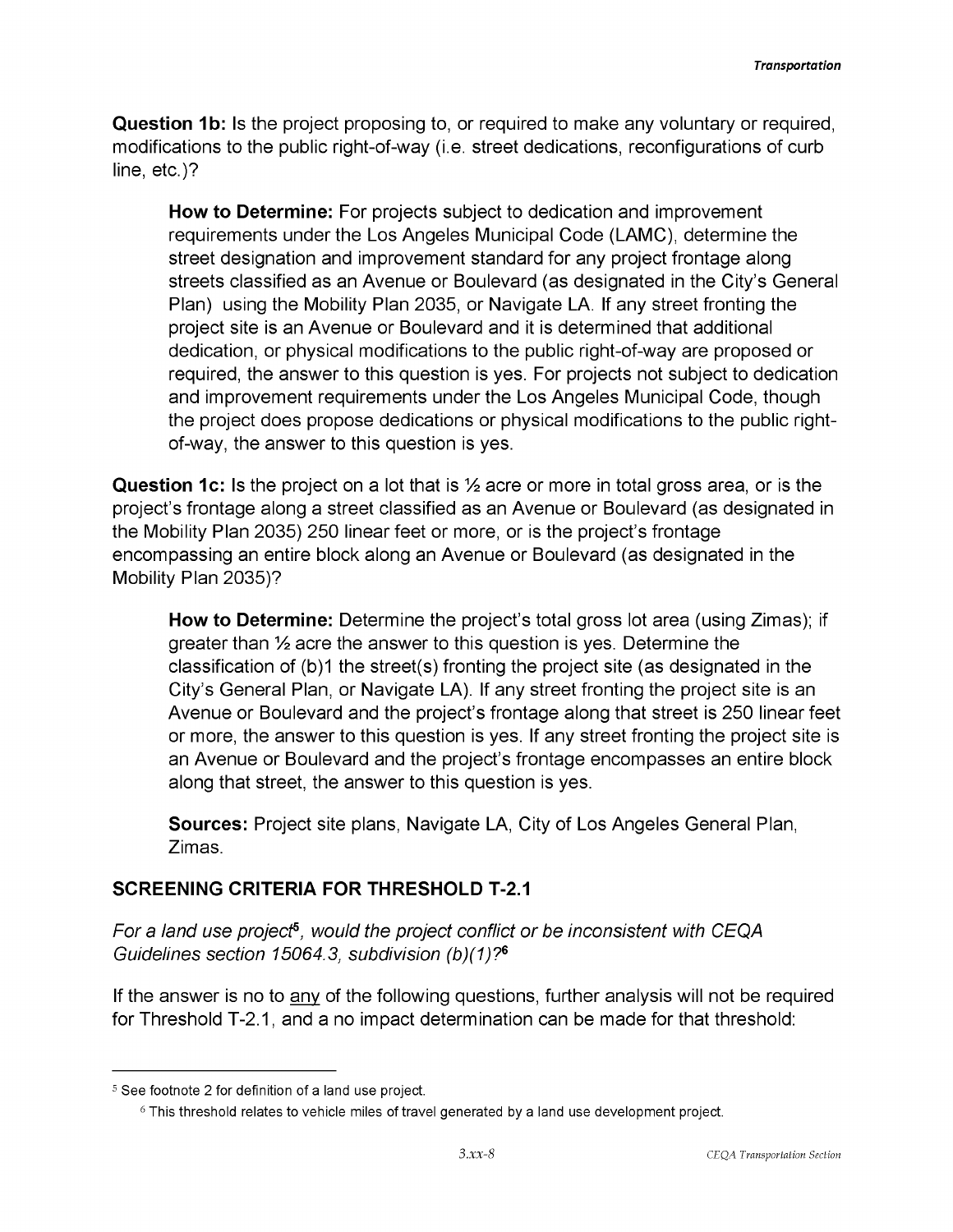**Question 1:** Would the land use project<sup>7</sup> generate a net increase of 250 or more daily vehicle trips?

**How to Determine:** See Section 2.2.4 in the LADOT Transportation Assessment Guidelines.

**Sources:** Project plans, the LADOT Transportation Assessment Guidelines, and the VMT Calculator.

**Question 2:** Would the Project or Plan located within a one-half mile of a fixed-rail transit station replace an existing number of residential units with a smaller number of residential units?

**Sources:** Project plans.

**Question 3:** Would the project generate a net increase in daily VMT?

**How to Determine:** See Section 2.2.4 in the LADOT Transportation Assessment Guidelines.

**Sources:** Project plans, LADOT Transportation Assessment Guidelines, and the VMT Calculator.

In addition to the above screening criteria, the portion of, or the entirety of a project that contains small-scale or local serving retail uses<sup>8</sup> are assumed to have less than significant VMT impacts. If the answer to the following question is no, that portion of the project meets the screening criteria and a "no impact" determination can be made for the portion of the project that contains retail uses. However, if the retail project is part of a larger mixed-use project, then the remaining portion of the project may be subject to further analysis in accordance with the above screening criteria. Projects that include retail uses in excess of the screening criteria would need to evaluate the entirety of the project's vehicle miles traveled, as specified in Section 2.2.4 in the LADOT Transportation Assessment Guidelines.

**Question 4:** If the project includes retail uses, does the portion of the project that contains retail uses exceed a net 50,000 square feet?

**How to Determine:** Review the project plans.

**Sources:** Project plans.

<sup>7</sup> See footnote 2 for definition of a land use project.

<sup>8</sup> The definition of retail for this purpose includes restaurant.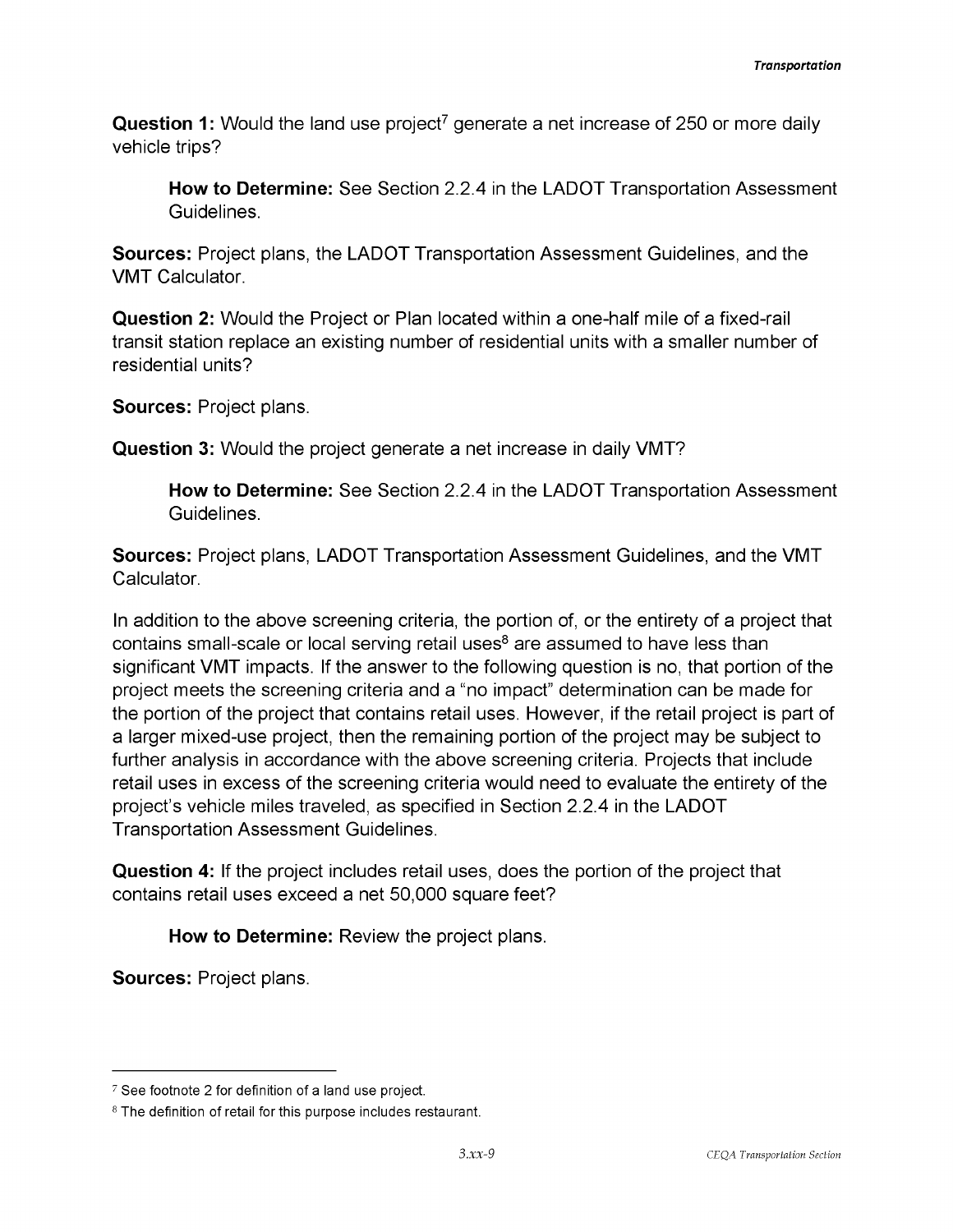# **SCREENING CRITERIA FOR THRESHOLD T-2.2**

*For a transportation project, would the project conflict or be inconsistent with CEQA Guidelines section 15064.3, subdivision (b)(2)?9*

If the answer is no to the following question, further analysis will not be required for Threshold T-2.2, and a no impact determination can be made for that threshold:

**Question 1:** Would the project include the addition of through traffic lanes on existing or new highways, including general purpose lanes, high-occupancy vehicle (HOV) lanes, peak period lanes, auxiliary lanes, and lanes through grade-separated interchanges (except managed lanes, transit lanes, bicycle lanes, and auxiliary lanes of less than one mile in length designed to improve roadway safety)?

**How to Determine:** Review the project plans.

**Sources:** Project plans.

# **SCREENING CRITERIA FOR THRESHOLD T-3**

*Would the project substantially increase hazards due to a geometric design feature (e.g., sharp curves or dangerous intersections) orincompatible uses (e.g., farm equipment)?*

If the answer is yes to either of the following questions, further analysis will be required for Threshold T-3, and if the answer is no to both questions a no impact determination can be made for that threshold:

**Question 1:** Is the project proposing new driveways, or introducing new vehicle access to the property from the public right-of-way?

**Question 2:** Is the project proposing to, or required to make any voluntary or required, modifications to the public right-of-way (i.e. street dedications, reconfigurations of curb line, etc.)?

**How to Determine:** For projects subject to dedication and improvement requirements under the Los Angeles Municipal Code, determine the street designation and improvement standard for the any project frontage along streets classified as an Avenue or Boulevard (as designated in the City's General Plan) using the Mobility Plan 2035, or Navigate LA. If any street fronting the project site is an Avenue or Boulevard and it is determined that additional dedication, or physical modifications to the public right-of-way are proposed or required, the answer to this question is yes. For projects not subject to dedication and

<sup>9</sup> This threshold relates to vehicle miles of travel induced by a transportation project that increases roadway capacity.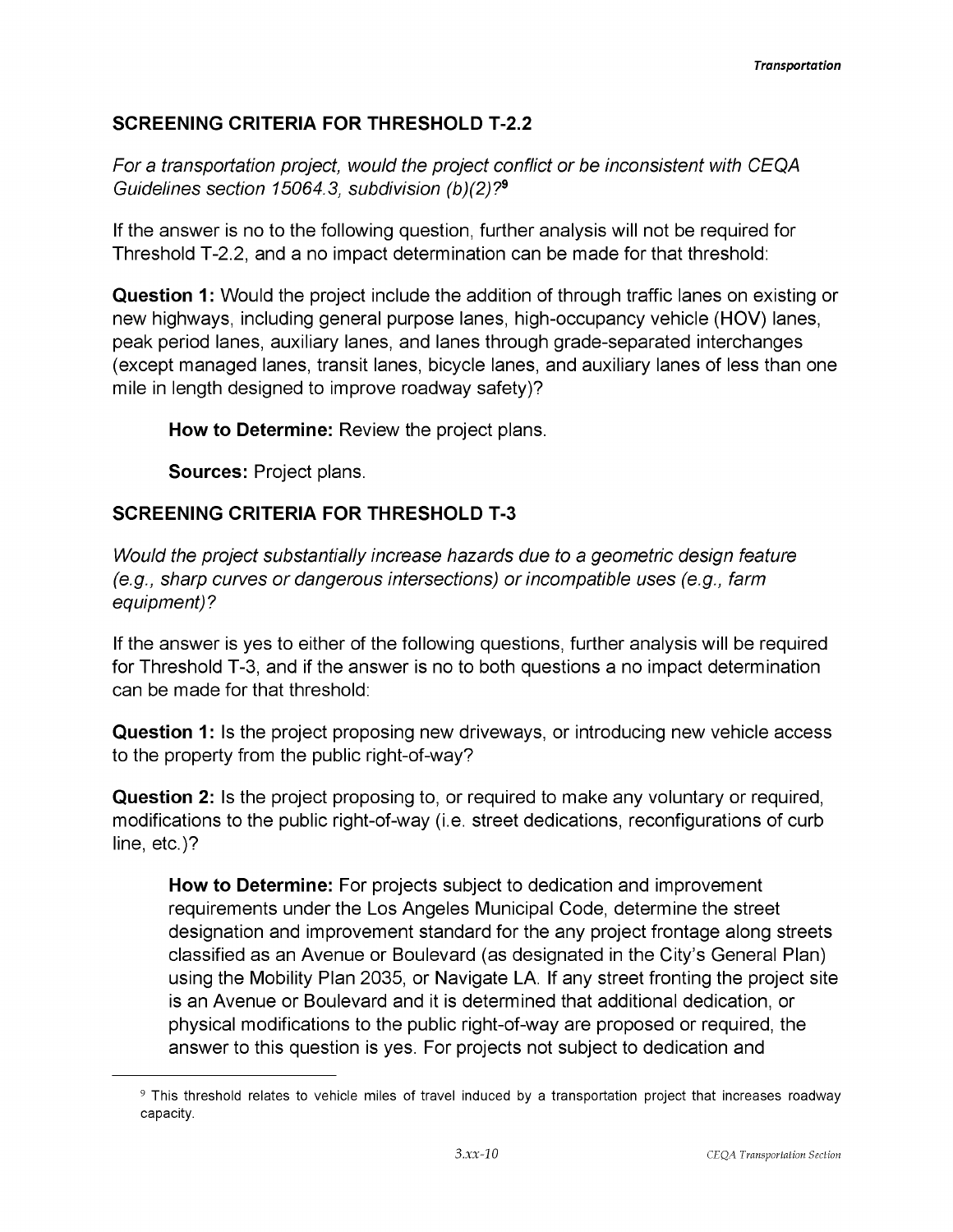improvement requirements under the Los Angeles Municipal Code, though the project does propose dedications or physical modifications to the public right-ofway, the answer to this question is yes.

#### **SCREENING CRITERIA FOR THRESHOLD T-4**

*Would the project result in inadequate emergency access?*

**How to Determine:** Refer to 2006 L.A. CEQA Thresholds Guide K.2. FIRE PROTECTION AND EMERGENCY MEDICAL SERVICES

#### **III. IMPACT ANALYSIS**

If an impact threshold was not screened out using the Screening Criteria or scoped out from the initial study under the Scope of Analysis, then the City should consider whether there will be an impact to any transportation system resources under the Appendix G Environmental Checklist threshold questions using the threshold analyses below.

## **A. THRESHOLD AREAS**

The following section presents the thresholds as they should be analyzed for transportation system impacts. Each threshold is stated and is followed by a series of questions that the user should answer to determine the extent to which the project may cause an impact under the threshold. Each question has a corresponding criteria that provides direction to the user to best determine the answer.

## **THRESHOLD T-1: Would the project conflict with a program, plan, ordinance or policy addressing the circulation system, including transit, roadways, bicycle and pedestrian facilities?**

To determine if there is an impact under the threshold above, depending on whether you have a project or a plan, you will need to address the following:

**Development Project<sup>10</sup> Question 1:** Would the project conflict with applicable program, plans, ordinances or policies addressing the circulation system?

**How to Determine:** The project will have a potential impact if:

The project is inconsistent with transportation-related policies applicable to the proposed project. Determine potential impact with respect to

 $10$  Development projects are a subset of land use projects where the intended project outcome in terms of site plans, use and building permits are well enough defined to inform a project level of analysis. They typically will involve new construction, additions or change of use, or can include a specific plan, general plan amendment and/or zone changes if the project outcome is specific as to the building use, intensity and placement to be completed over a predetermined time period.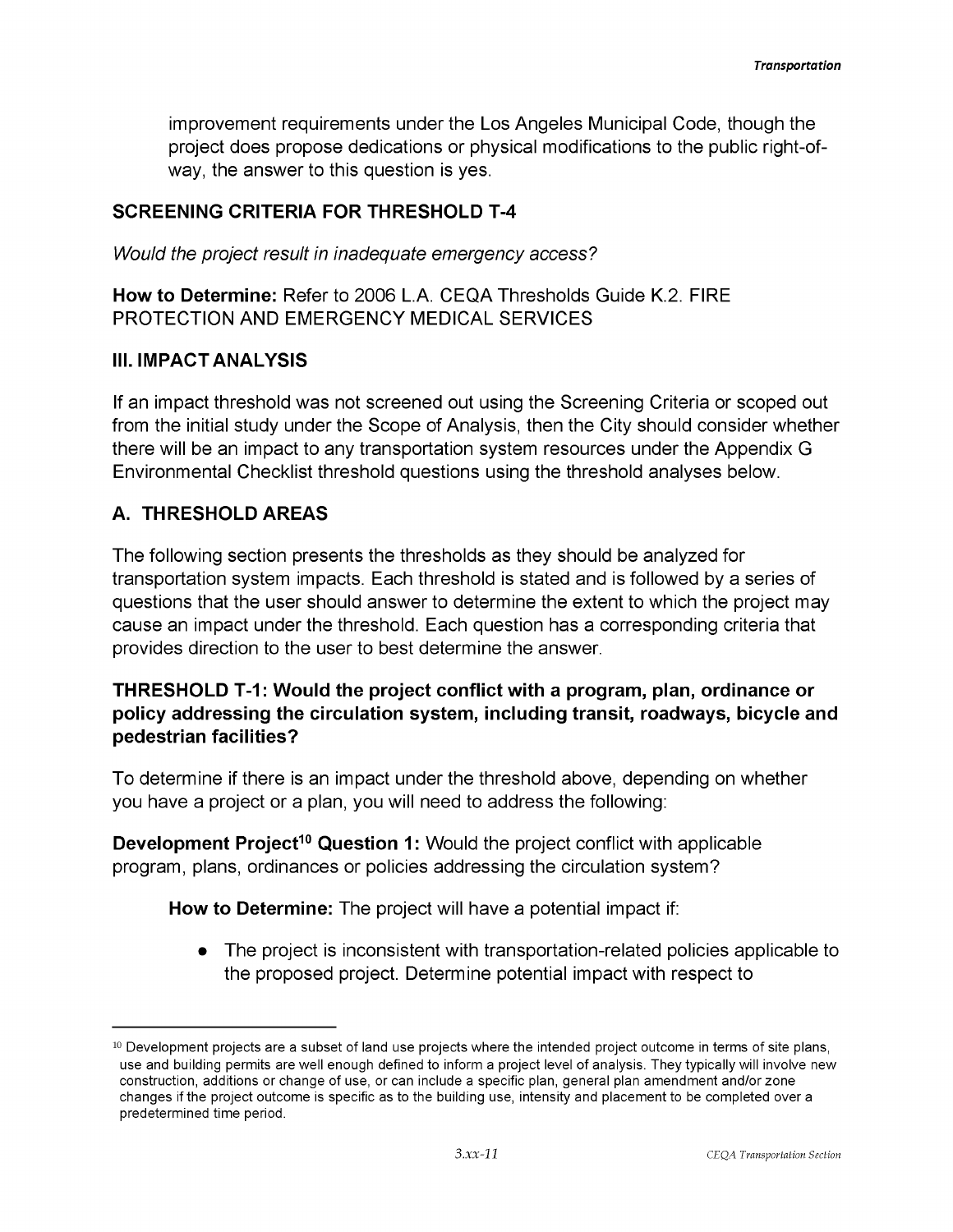consistency with plans, ordinances, and policies based on overall consistency with each program/plan/ordinance/policy.

 $\bullet$ The determination of impact for this threshold is based on a nuanced consideration of overall plan, ordinance, and policy consistency. An impact determination would result if (1) the project directly conflicts with a standard established by a plan, policy or ordinance, and the finding(s) that govern relief cannot be made, and (2) that standard is adopted to protect the environment. In general, transportation standards adopted to protect the environment are those that support multimodal transportation options and a reduction in VMT. A project that generally conforms with, and does not obstruct the City's development programs, ordinances, plans and policies will generally be considered to be consistent.

**Sources:** For guidance on addressing project specific questions, see Section 2.1 in LADOT Transportation Assessment Guidelines.

**Plan Project<sup>11</sup> Question 1:** Would the plan conflict with applicable plans, ordinances, or policies addressing the circulation system?

**How to Determine:** The plan will have a potential impact if:

- The plan is inconsistent with applicable State, Regional, and Local policy  $\bullet$ documents, such as the SCAG RTP/SCS and the City of Los Angeles *Mobility Plan 2035.* Determine potential impact with respect to consistency with plans, and policies based on overall consistency with each plan/policy.
- The determination of impact for this threshold is based on a nuanced  $\bullet$ consideration of overall plan, ordinance, and policy consistency. An impact determination would result if (1) the project directly conflicts with a standard established by a plan, policy or ordinance, and the finding(s) that govern relief cannot be made, and (2) that standard is adopted to protect the environment. In general, transportation standards adopted to protect the environment are those that support multimodal transportation options and a reduction in VMT. A project that generally conforms with, and does not obstruct the City's development programs, ordinances, plans and policies will generally be considered to be consistent.

<sup>&</sup>lt;sup>11</sup> Plan Projects are a subset of land use projects where the specific information is not available as to the sequence of discrete development projects that is necessary to inform a project level of analysis. Plan Projects typically will involve community plans, land use plans, or other general plan elements or citywide or areawide ordinances. Plan Projects can include specific plans, general plan amendments and/or zone changes if specific information is not available as to the building use, intensity and placement to be completed over a predetermined time period, and such assumptions of specific project outcomes would be too remote and speculative to inform a project-level analysis.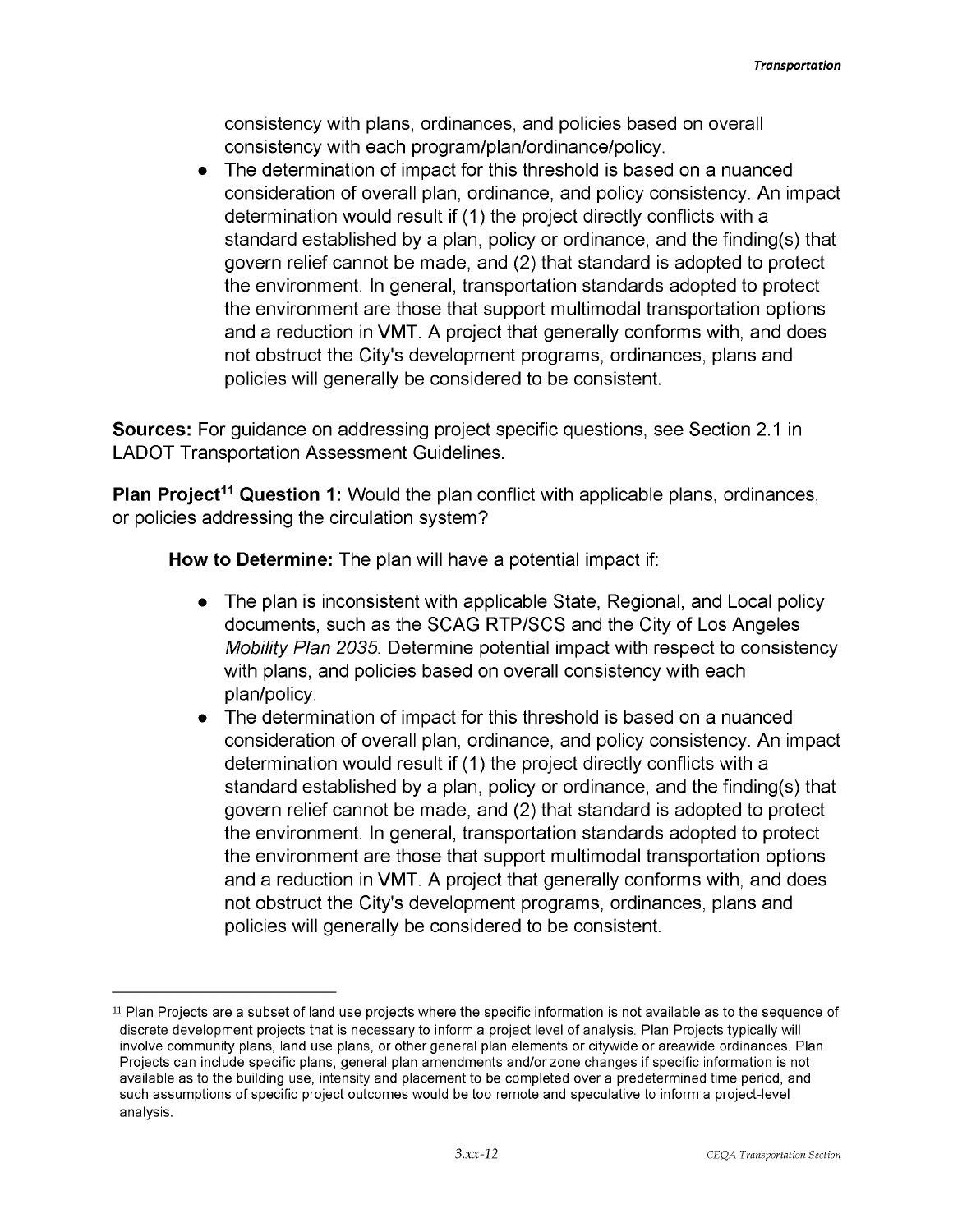The plan may propose new goals and policies that could be seen to conflict with, or be inconsistent with the existing plan. However, upon plan adoption, the updated plan may now internally align with the proposed goals and policies. As such, the proposed plan will be evaluated as to the consistency with the plan and policies as revised under the relevant legislative and policy making procedures.

**Sources:** For guidance on addressing plan specific questions, see Section 2.1 in LADOT Transportation Assessment Guidelines.

## **THRESHOLD T-2.1: For a land use project12, would the project conflict or be inconsistent with CEQA Guidelines section 15064.3, subdivision (b)(1)?**

To determine if there is an impact under the threshold above, depending on whether you have a development project or a plan, you will need to address the following:

**Development Project<sup>13</sup> Question 1:** Would the project cause substantial VMT per capita, per employee, or total (depending on project type)?

**How to Determine:** The project will have a potential impact if:

- For residential projects, the project would generate household VMT per capita exceeding 15% below the existing average household VMT per capita in the Area Planning Commission (APC) in which the project is located.
- For office projects, the project would generate work VMT per employee exceeding 15% below the existing average work VMT per employee in the APC in which the project is located.
- For retail projects, the project would result in a net increase in VMT.
- For other land use types, the project would generate work VMT per employee exceeding 15% below the existing average work VMT per employee in the APC in which the project is located.
- For mixed-use projects, evaluate each project land use component separately using the criteria in the above bullets. Note, no separate evaluation is needed for the total sum retail components of a project that are under 50,000 square feet.

**Sources:** See Section 2.2 in LADOT Transportation Assessment Guidelines or project Frequently Asked Questions (FAQ).

<sup>12</sup> See footnote 2 for definition of a Land Use Project.

<sup>13</sup> See footnote 10 for definition of Development Projects.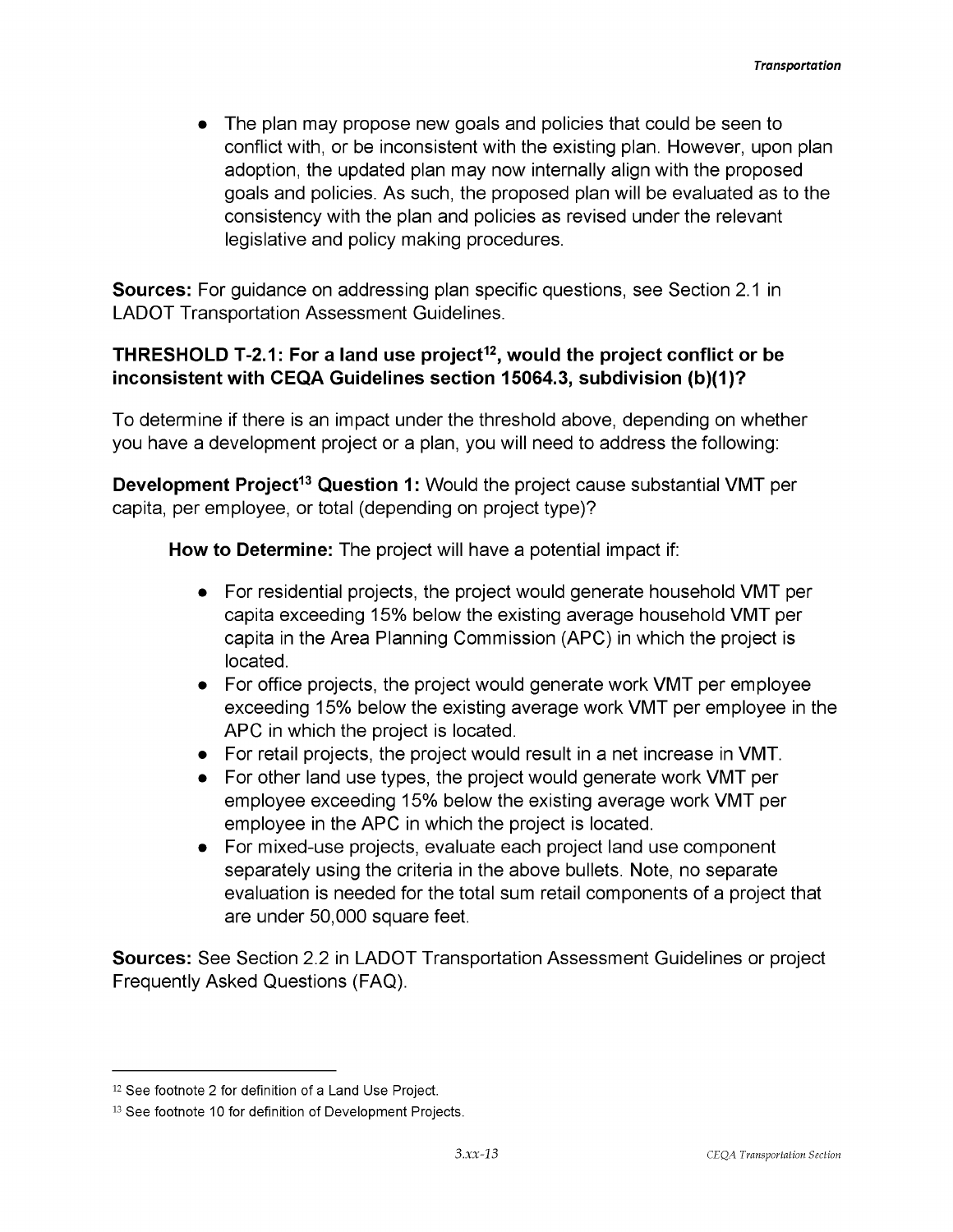**Plan Project14 Question 1:** Would the plan cause substantial VMT per capita or per employee?

**How to Determine:** The plan will have a potential impact if:

- The land use growth anticipated under the plan in conjunction with transportation system improvements included in the plan would result in average household VMT per capita exceeding the average household VMT per capita projected for the plan area with the SCAG RTP/SCS cumulative year land use forecast and transportation system improvements and policies.
- The land use growth anticipated under the plan in conjunction with transportation system improvements included in the plan would result in average work VMT per employee exceeding the average work VMT per employee projected for the plan area with the SCAG RTP/SCS cumulative year land use forecast and transportation system improvements and policies.

**Sources:** See Section 2.2 in LADOT Transportation Assessment Guidelines.

## **THRESHOLD T-2.2: For a transportation project, would the project conflict or be inconsistent with CEQA Guidelines section 15064.3, subdivision (b)(2)?**

To determine if there is an impact under the threshold above, you will need to address the following:

**Question 1:** Would the transportation project increase the project area<sup>15</sup> VMT?

**How to Determine:** The project will have a potential impact if:

 $\bullet$  The project will increase the project area<sup>16</sup> VMT as measurable by the City's base year travel demand model plus an induced travel elasticity factor per lane mile.

**Sources:** See Section 2.3 in LADOT Transportation Assessment Guidelines.

<sup>&</sup>lt;sup>14</sup> See footnote 11 for definition of Plan Projects.

<sup>15</sup> The project area, for the purposes of a VMT analysis of transportation projects will be defined on a project by project basis. The area shall include the transportation analysis zones that contain a non-significant amount of vehicles traveling somewhere along their journey and also along the project corridor segment.

<sup>16</sup> See footnote 15.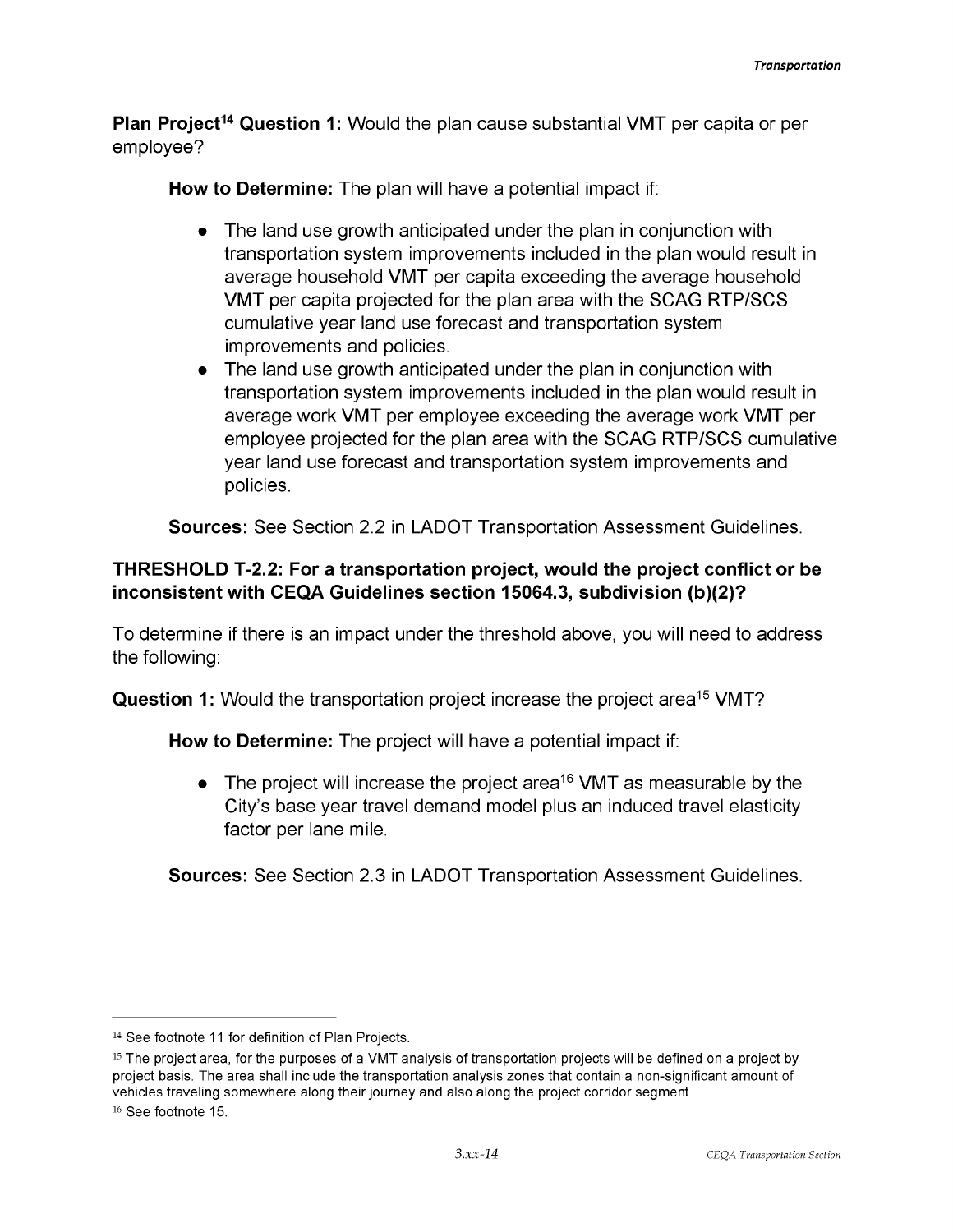## **THRESHOLD T-3: Would the project substantially increase hazards due to a geometric design feature (e.g., sharp curves or dangerous intersections) or incompatible uses (e.g., farm equipment)?**

To determine if there is an impact under the threshold above, you will need to address the following:

**Question 1:** Would the project substantially increase hazards due to a geometric design feature?

**How to Determine:** Preliminary project access plans are to be reviewed in light of commonly-accepted traffic engineering design standards to ascertain whether any deficiencies are apparent in the site access plans which would be considered significant. The determination of significance shall be on a case-by-case basis, considering the following factors:

- The relative amount of pedestrian activity at project access points.
- Design features/physical configurations that affect the visibility of pedestrians and bicyclists to drivers entering and exiting the site, and the visibility of cars to pedestrians and bicyclists.
- The type of bicycle facilities the project driveway(s) crosses and the relative level of utilization.
- The physical conditions of the site and surrounding area, such as curves, slopes, walks, landscaping or other barriers, that could result in vehicle/pedestrian, vehicle/bicycle, or vehicle/vehicle impacts.
- Any other conditions, including the approximate location of incompatible uses that would substantially increase a transportation hazard.

**Sources:** See Section 2.4 in LADOT Transportation Assessment Guidelines.

#### **THRESHOLD T-4: Would the project result in inadequate emergency access?**

**How to Determine:** Refer to 2006 L.A. CEQA Thresholds Guide K.2. FIRE PROTECTION AND EMERGENCY MEDICAL SERVICES

#### **B. CUMULATIVE ANALYSIS**

## **THRESHOLD T-1: Would the project conflict with a program, plan, ordinance or policy addressing the circulation system, including transit, roadways, bicycle and pedestrian facilities?**

To determine if there is a cumulative impact under the threshold above, depending on whether you have a project or a land use plan, you will need to address the following: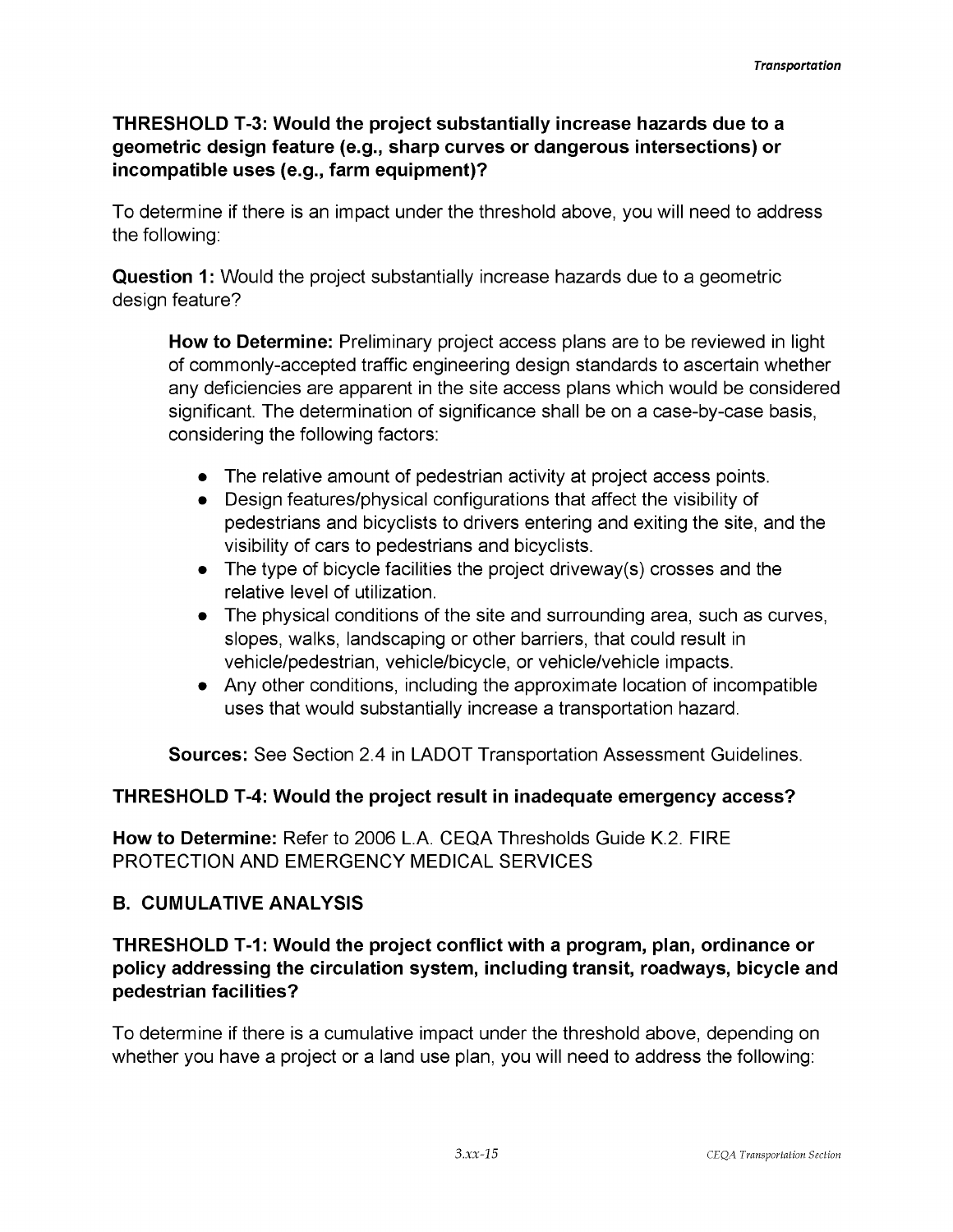**Development Project<sup>17</sup> Question 1:** Would the project in combination with the effect of related projects along the same block or street frontage cumulatively conflict with applicable programs, plans, ordinances or policies addressing the circulation system?

**How to Determine:** The project will have a potential cumulative impact if:

- The project is inconsistent with major policies applicable to the proposed project. Determine potential impact with respect to consistency with plans, ordinances, and policies based on overall consistency with each plan/ordinance/policy and considering the cumulative effect of nearby related projects.
- The determination of impact for this threshold is based on a nuanced consideration of overall plan, ordinance, and policy consistency. An impact determination would result if (1) the project directly conflicts with a standard established by a plan, policy or ordinance, and the finding(s) that govern relief cannot be made, and (2) that standard is adopted to protect the environment. In general, transportation standards adopted to protect the environment are those that support multimodal transportation options and a reduction in VMT. A project that generally conforms with, and does not obstruct the City's development programs, ordinances, plans and policies will generally be considered to be consistent.

**Sources:** For guidance on addressing project specific questions, see Section 2.1 in LADOT Transportation Assessment Guidelines.

**Plan Project18 Question 1:** Would the plan in combination with the effect of other nearby plans cumulatively conflict with applicable program, plans, ordinances or policies addressing the circulation system?

**How to Determine:** The plan will have a potential cumulative impact if:

- The plan is inconsistent with applicable State, Regional, and Local policy documents, such as the SCAG RTP/SCS and the City of Los Angeles *Mobility Plan 2035.* Determine potential impact with respect to consistency with plans, ordinances, and policies based on overall consistency with each plan/policy and considering the cumulative effect of other plan or development projects.
- The determination of impact for this threshold is based on a nuanced consideration of overall plan, and policy consistency. An impact determination would result if (1) the project directly conflicts with a standard established by a plan, policy or ordinance, and the finding(s) that

 $^{\scriptscriptstyle 17}$  See footnote 10 for definition of Development Projects.

 $^{18}$  See footnote 11 for definition of Plan Projects.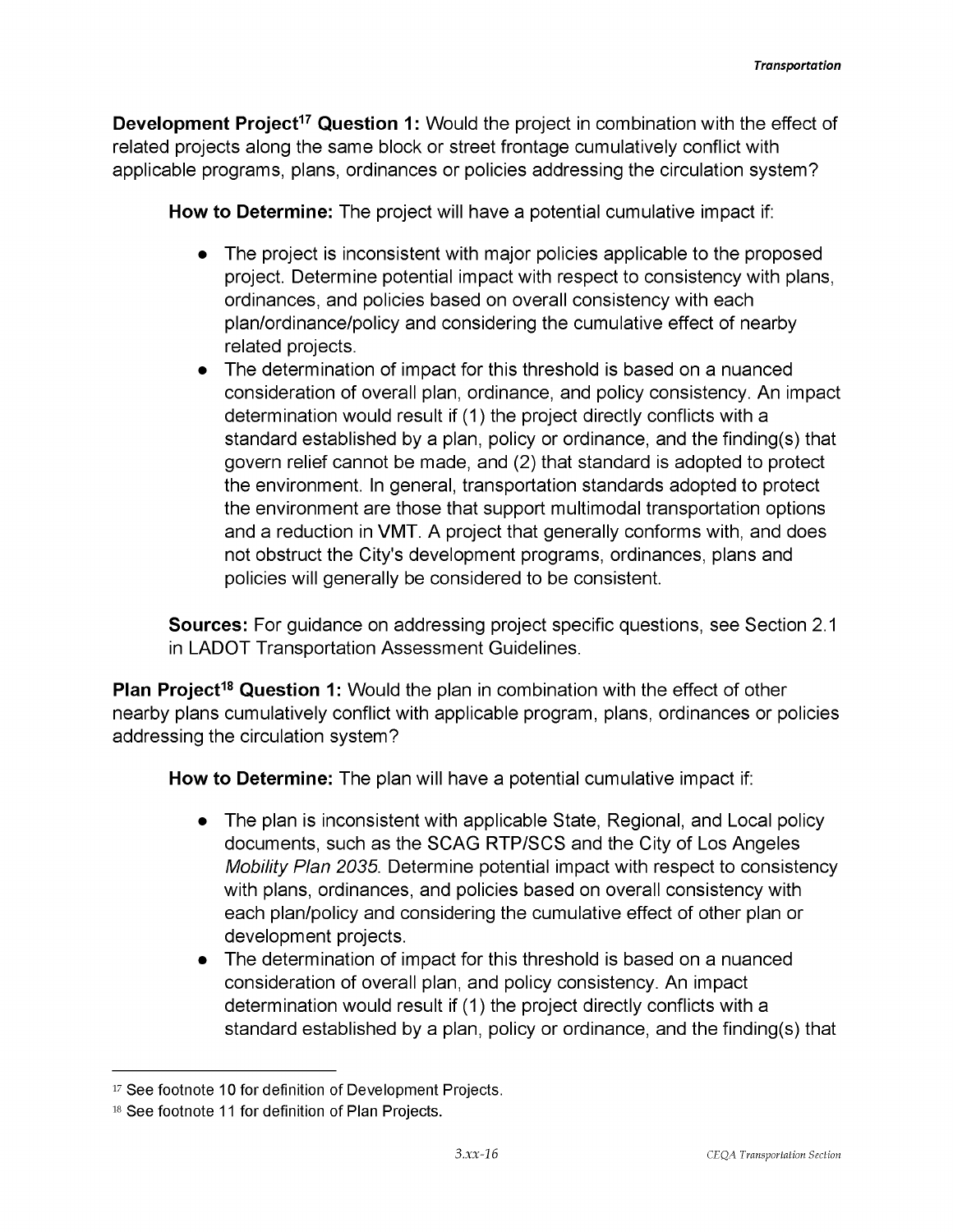govern relief cannot be made, and (2) that standard is adopted to protect the environment. In general, transportation standards adopted to protect the environment are those that support multimodal transportation options and a reduction in VMT. A project that generally conforms with, and does not obstruct the City's development programs, ordinances, plans and policies will generally be considered to be consistent.

The plan may propose new goals and policies that could be seen to conflict with, or be inconsistent with the existing plan. However, upon plan adoption, the updated plan may now internally align with the proposed goals and policies. As such, the proposed plan will be evaluated as to the consistency with the plan and policies as revised under the relevant legislative and policy making procedures.

**Sources:** For guidance on addressing plan specific questions, see Section 2.1 in LADOT Transportation Assessment Guidelines.

## **THRESHOLD T-2.1: For a land use project19, would the project conflict or be inconsistent with CEQA Guidelines section 15064.3, subdivision (b)(1)?**

To determine if there is a cumulative impact under the threshold above, depending on whether you have a project or a land use plan, you will need to address the following:

**Development Project<sup>20</sup> Question 1:** Is the project inconsistent with the RTP/SCS and, if so, does that inconsistency indicate a significant impact on transportation?

**How to Determine:** For projects development project that are subjected to an efficiency-based impact threshold such residential, office and/or mixed use projects that do not include regional serving retail uses, the project will have a potential impact if:

- The project analysis demonstrates both:
	- a project impact relative to the efficiency-based Threshold T-2.1 (i.e. VMT per capita or VMT per employee), and o
	- that the project is inconsistent with the RTP/SCS in terms of development location, density, and intensity, or is located in an area where the RTP/SCS does not specify any development, and in either case the project results in an increase in household VMT per capita, or work VMT per employee (depending on project type) o

<sup>19</sup> See footnote 2 for definition of a land use projects.

<sup>20</sup> See footnote 10 for definition of Development Projects.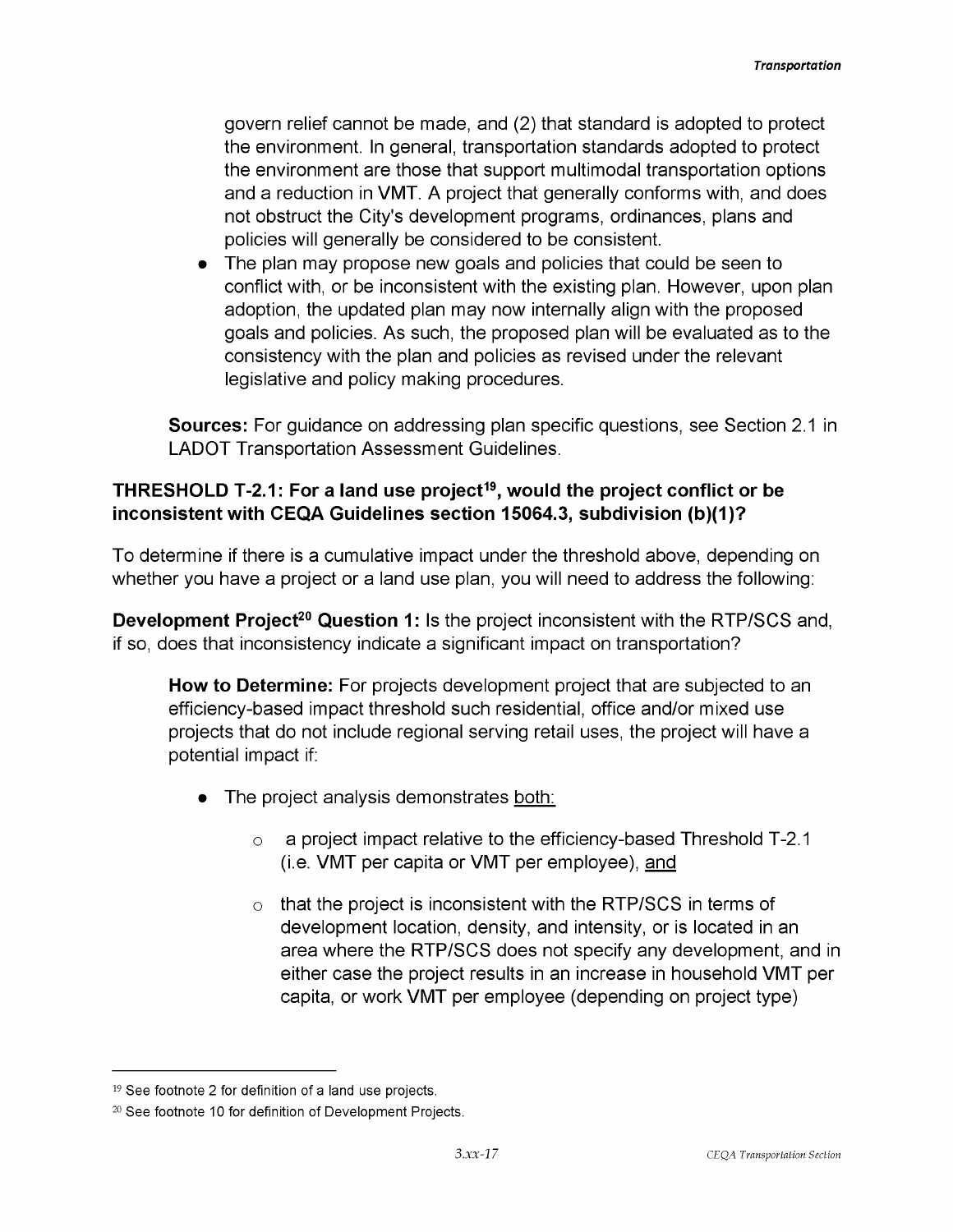above that which was forecasted by the RTP/SCS for the project area in the RTP/SCS horizon year.

For regional serving retail projects<sup>21</sup>, the project will have a potential impact if:

• The regional serving retail project would result in a cumulative impact if a cumulative "plus project" scenario were shown to lead to a net increase in daily VMT as compared to the cumulative "no project" scenario representing the adopted RTP/SCS horizon year conditions (as incorporated into the City's travel demand model).

**Sources:** See Section 2.2 in LADOT Transportation Assessment Guidelines.

**Plan Project<sup>22</sup> Question 1:** Is the plan inconsistent with the RTP/SCS and, if so, does that inconsistency indicate a significant impact on transportation?

**How to Determine:** The plan will have a potential impact if:

- The land use growth anticipated under the plan in conjunction with transportation system improvements included in the plan would result in average household VMT per capita exceeding the average household VMT per capita projected for the plan area with the SCAG RTP/SCS cumulative year land use forecast and transportation system improvements and policies.
- The land use growth anticipated under the plan in conjunction with transportation system improvements included in the plan would result in average work VMT per employee exceeding the average work VMT per employee projected for the plan area with the SCAG RTP/SCS cumulative year land use forecast and transportation system improvements and policies.

**Sources:** See Section 2.2 in LADOT Transportation Assessment Guidelines.

#### **THRESHOLD T-2.2: For a transportation project, would the project conflict or be inconsistent with CEQA Guidelines section 15064.3, subdivision (b)(2)?**

To determine if there is a cumulative impact under the threshold above, you will need to address the following:

**Question 1:** Is the project inconsistent with the RTP/SCS and, if so, does that inconsistency indicate a significant impact on transportation?

<sup>21</sup> Regional serving retail projects are defined as retail projects that are above 50,000 square foot in total area

<sup>22</sup> See footnote 11 for definition of Plan Projects.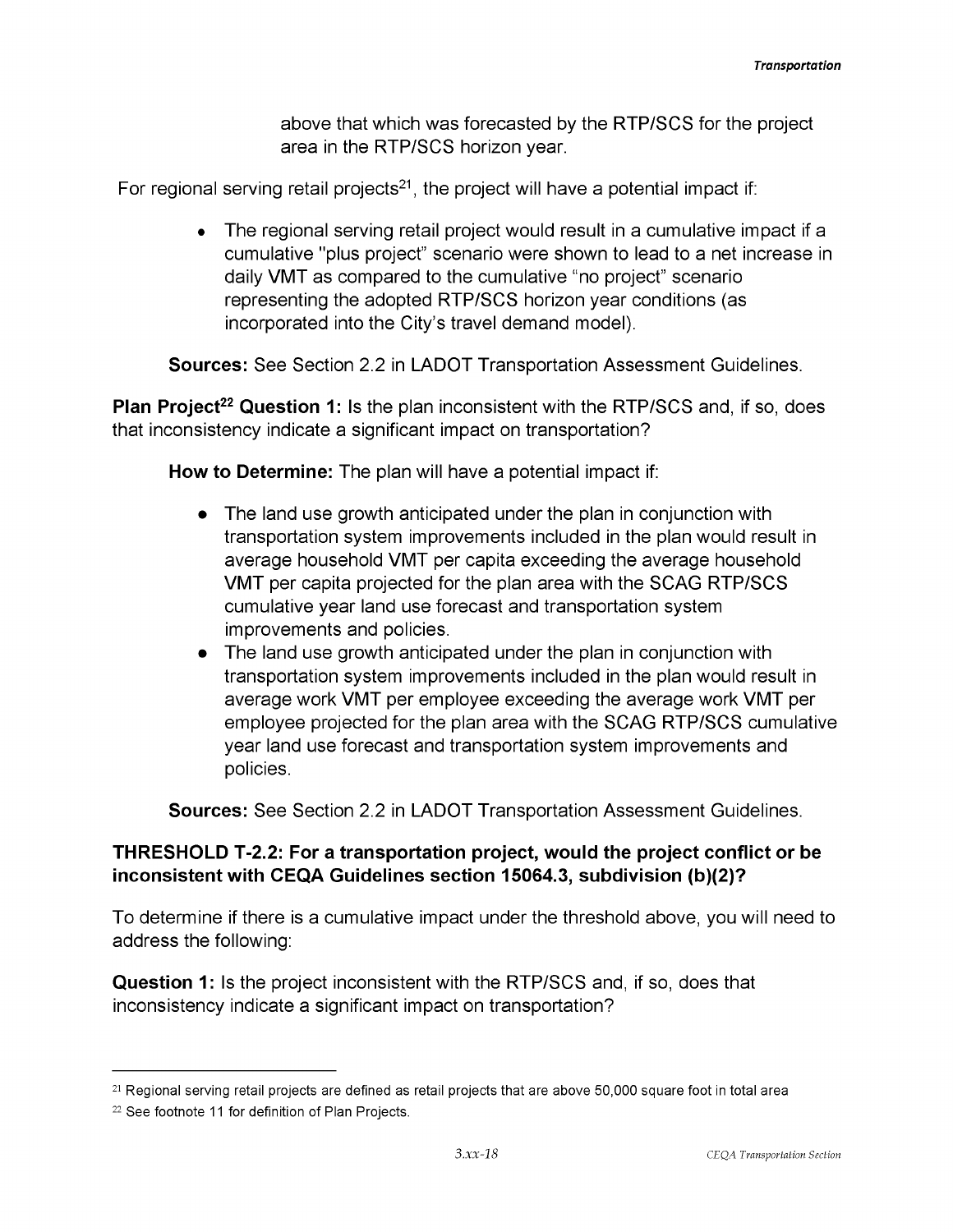**How to Determine:** The project will have a potential impact if:

The transportation project is not included in the RTP/SCS and the project results in an increase in VMT.

**Sources:** See Section 2.3 in LADOT Transportation Assessment Guidelines.

## **THRESHOLD T-3: Would the project substantially increase hazards due to a geometric design feature (e.g., sharp curves or dangerous intersections) or incompatible uses (e.g., farm equipment)?**

To determine if there is a cumulative impact under the threshold above, you will need to address the following:

**Question 1:** Would the project in combination with other related projects substantially increase hazards due to a geometric design feature?

**How to Determine:** Review project site access plans for related projects with access points proposed along the same block(s) as the proposed project. Determine the combined impact and the project's contribution.

**Sources:** See Section 2.4 in LADOT Transportation Assessment Guidelines.

#### **THRESHOLD T-4: The project would result in inadequate emergency access.**

**How to Determine:** Refer to 2006 L.A. CEQA Thresholds Guide K.2. FIRE PROTECTION AND EMERGENCY MEDICAL SERVICES

# **C. MITIGATION AND RESIDUAL IMPACTS**

## **THRESHOLD T-1: Would the project conflict with a program, plan, ordinance or policy addressing the circulation system, including transit, roadways, bicycle and pedestrian facilities?**

Identify mitigation measures that could reduce or eliminate any inconsistencies with applicable plans, ordinances, or policies. Determine level of significance after mitigation.

# **THRESHOLD T-2.1: For a land use project23, would the project conflict or be inconsistent with CEQA Guidelines section 15064.3, subdivision (b)(1)?**

Identify mitigation measures that could reduce the amount of vehicle miles traveled per capita or per employee (such as transportation demand management [TDM] measures or changes in land use mix). Determine level of significance after mitigation.

<sup>23</sup> See footnote 2 for definition of a land use projects.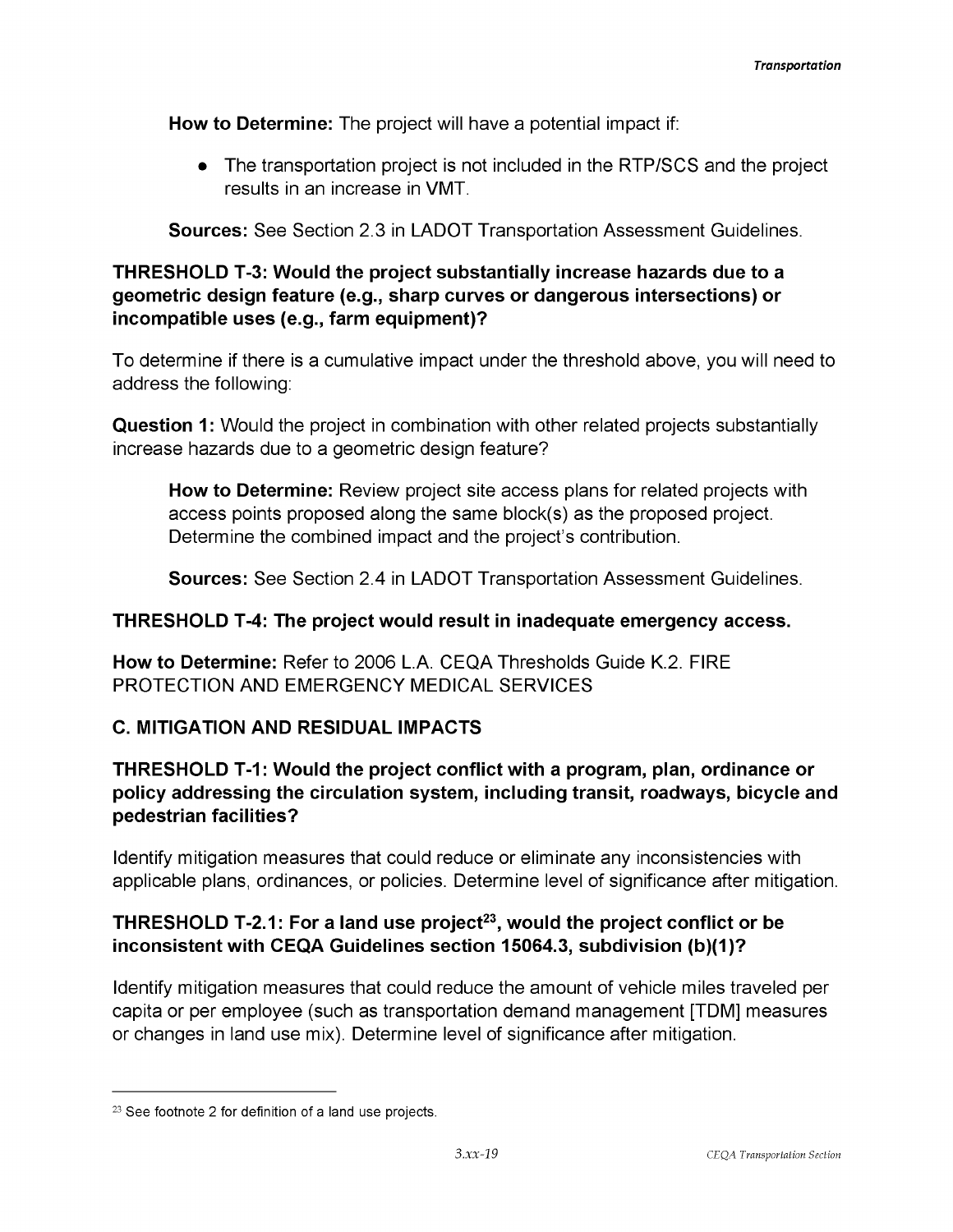# **THRESHOLD T-2.2: For a transportation project, would the project conflict or be inconsistent with CEQA Guidelines section 15064.3, subdivision (b)(2)?**

Identify mitigation measures that could reduce the amount of increased vehicle travel induced by capacity increases (such as tolling new lanes to encourage carpools and fund transit improvements, converting existing general purpose lanes to high occupancy vehicle [HOV]/high occupancy toll [HOT] or bus lanes, implementing or funding TDM measures off-site, or implementing intelligent transportation systems [ITS] strategies to improve passenger throughput on existing lanes). Determine level of significance after mitigation.

## **THRESHOLD T-3: Would the project substantially increase hazards due to a geometric design feature (e.g., sharp curves or dangerous intersections) or incompatible uses (e.g., farm equipment)?**

Identify mitigation measures that could reduce or eliminate hazards due to a geometric design feature. Determine level of significance after mitigation.

# **THRESHOLD T-4: The project would result in inadequate emergency access.**

**How to Determine:** Refer to 2006 L.A. CEQA Thresholds Guide K.2. FIRE PROTECTION AND EMERGENCY MEDICAL SERVICES

# **IV. Reference Section**

# **A. DEFINITIONS**

The **"Regional Transportation Plan**" (RTP), is a planning document prepared every four years by the Southern California Association of Governments (SCAG) for the six county region that includes Los Angeles, Orange, Riverside, San Bernardino, Ventura and Imperial counties. The RTP also contains a Sustainable Communities Strategy (SCS), that provides regional guidance with respect to land use in response to state laws (AB 32, SB 375) requiring reduction in greenhouse gas emissions. The RTP also provides the basis for conformance with the Clean Air Act with respect to mobile sources (the Air Quality Management Plan provides documentation with respect to stationary sources and other sources such as trains, planes and ships). The RTP includes growth projections for the next 20 years for each jurisdiction in the region. It is this growth projection that is the default projection used for most land use (and related) analyses in the region unless more specific data is available from the Los Angeles Department of City Planning (DCP).

The "**General Plan**" is a dynamic document consisting of several elements, including the Land Use Element. For the City of LA, the Land Use Element is comprised of 35 Community Plans plus plans for the Port of Los Angeles and Los Angeles World Airport (LAWA). California state law requires that every city and county prepare and adopt a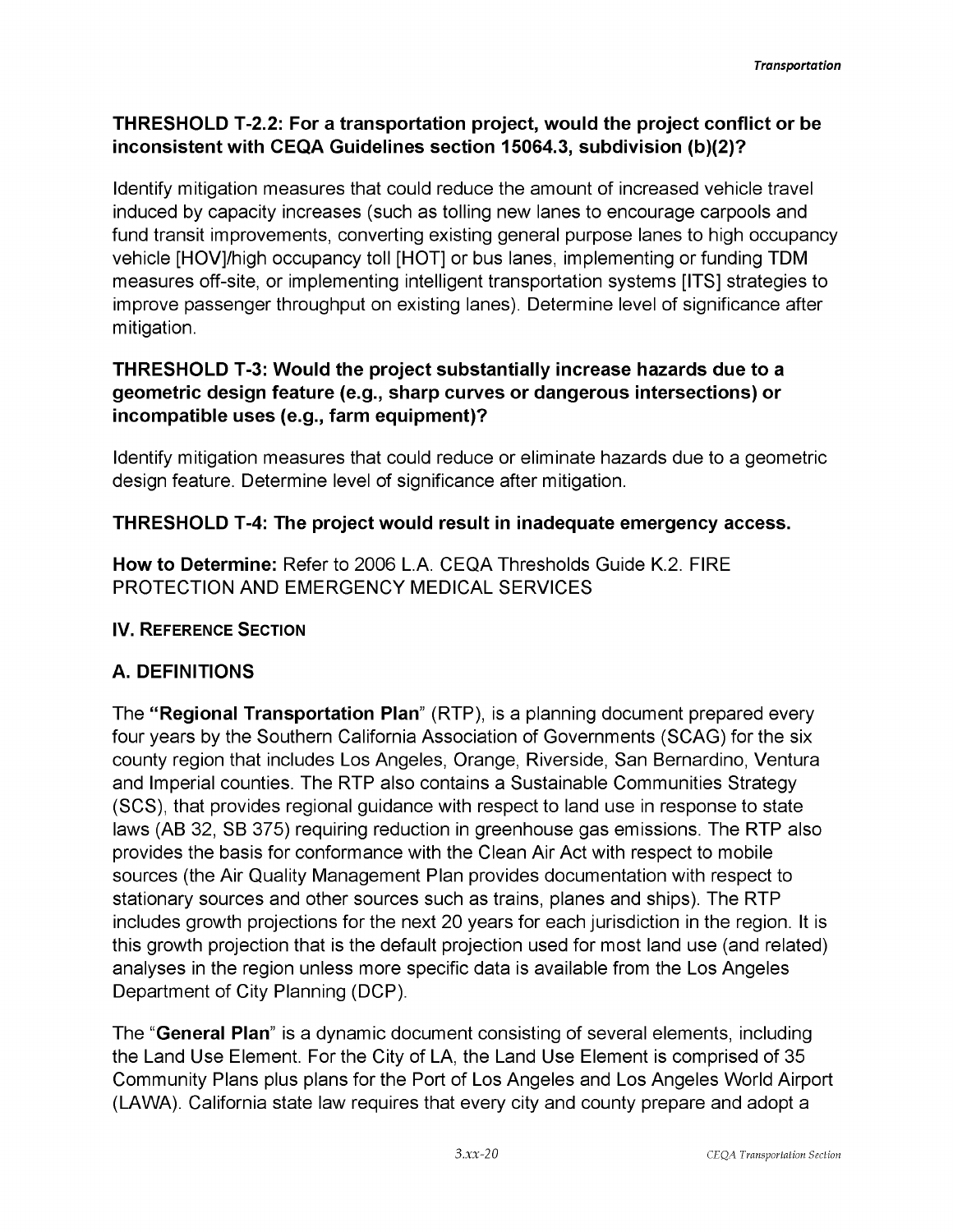long-term, comprehensive General Plan for its future development. The Land Use Element plan should be integrated and internally consistent with a compatible statement of goals, objectives, policies and programs that provide a decision-making basis for physical development. Government Code Sections 65860 requires that zoning ordinances be consistent with the General Plan.

A "**Community Plan**" is a planning document prepared for each of 35 areas (communities) within the City that (together with plans for the Port and LAWA) comprise the Land Use Element of the General Plan. The 35 community plans develop, maintain and implement the General Plan as appropriate for each community.

"**Mobility Plan 2035**" (MP2035) provides the policy foundation for achieving a transportation system that balances the needs of all road users. As the City's General Plan Transportation Element, the MP2035 incorporates "complete streets" principles and lays the policy foundation for how future generations of Angelenos interact with their streets.

The "**Framework Element**", or the General Plan Framework Element, is a strategy for long-term growth that sets a citywide context to guide the update of the community plans and citywide elements. The Framework Element responds to State and Federal mandates to plan for the future. The Framework Element does not mandate or encourage growth. The Framework Element establishes the broad overall policy and direction for the entire General Plan. It provides a citywide context and a comprehensive long-range strategy to guide the comprehensive update of the General Plan's other elements. The Framework Element also provides guidance for the preparation of related General Plan implementation measures including specific plans, ordinances, or programs, including the City's Capital Improvement Program.

An "**ordinance**" is a law set forth by a governmental authority; a municipal regulation.

# **B. SOURCES**

California Air Pollution Control Officers Association. *Quantifying Greenhouse Gas Mitigation Measures-A Resource for Local Government to Assess Emission Reductions from Greenhouse Gas Mitigation Measures,* 2010.

City of Los Angeles, Los Angeles Municipal Code.

City of Los Angeles, *The Citywide General Plan Framework, An Element of the City of Los Angeles General Plan,* adopted 1995, and re-adopted 2001.

City of Los Angeles Department of City Planning, *Complete Streets Design Guide.*

City of Los Angeles Department of City Planning, *Mobility Plan 2035, An Element of the General Plan,* Adopted by City Council September 7, 2016.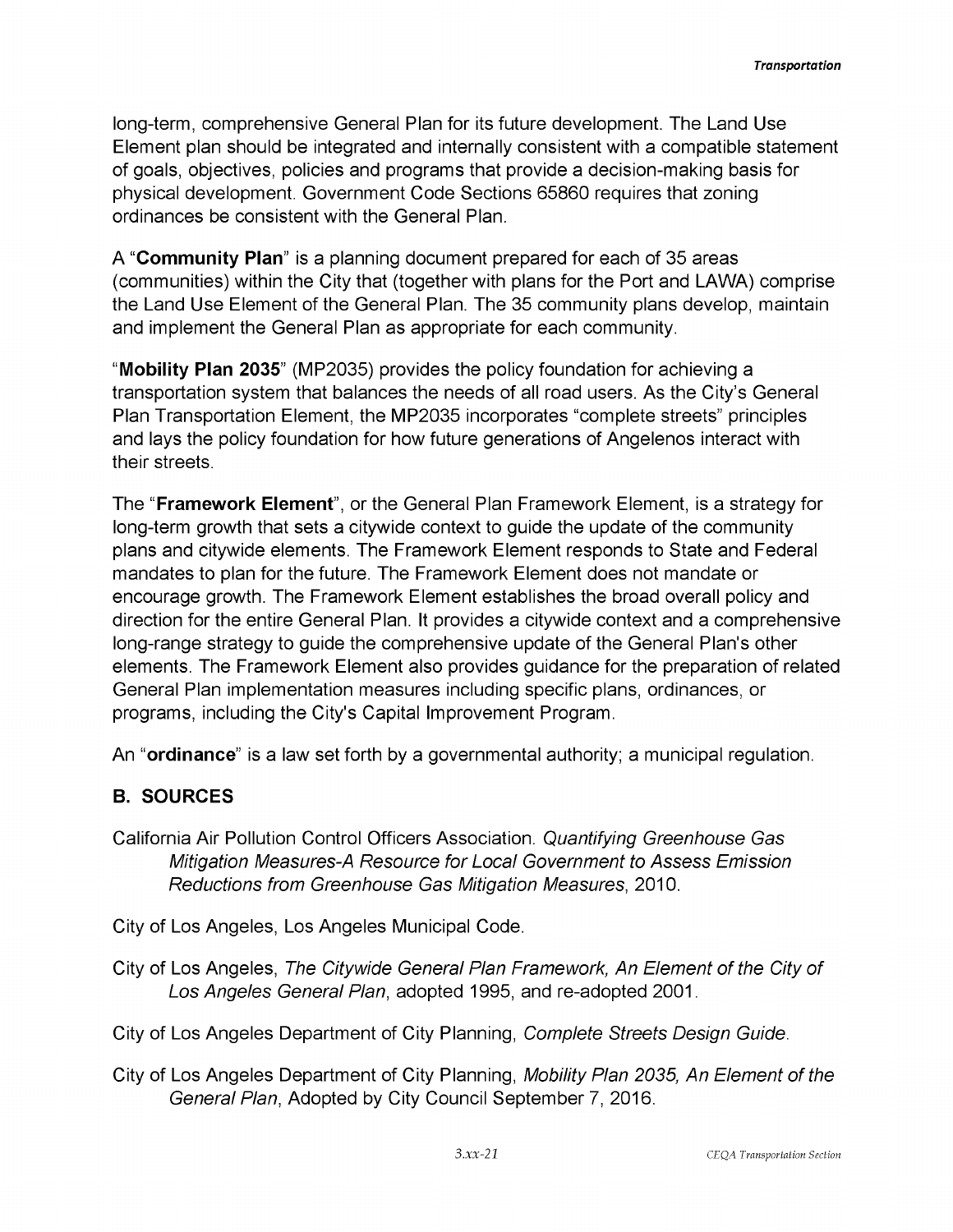City of Los Angeles Department of Transportation, *Manual ofPolicies and Procedures.*

City of Los Angeles Department of Transportation, *Transportation Assessment Guidelines,* 2018.

Federal Highway Administration, *Volume III - Guidelines for Applying Traffic Microsimulation Modeling Software,* August 2003.

Institute of Transportation Engineers, *Guidelines for Driveway Location & Design,* 1987.

Institute of Transportation Engineers, *Transportation and Land Development,* 1988.

Institute of Transportation Engineers, *Trip Generation, 9th Edition,* 2012.

Institute of Transportation Engineers, *Trip Generation Handbook, 3rd Edition,* 2014.

Southern California Association of Governments, *2016-2040 Regional Transportation Plan/Sustainable Communities Strategy,* adopted April 2016.

Transportation Research Board, *2010 Highway Capacity Manual,* 2010.

Transportation Research Board, National Cooperative Highway Research Program (NCHRP) Report 684, *Enhancing Internal Trip Capture Estimation for Mixed-Use Developments*.

# **C. DATA RESOURCES**

#### NAVIGATE LA

Navigate LA is the Department of Public Works web tool. Navigate LA consolidates information from several City departments and provides a variety of information including haul route maps, Mobility Plan 2035 street designations, and whether a street is on the High Injury Network.

#### ZIMAS

The City maintains a GIS-based Zone Information and Map Access System (ZIMAS) database. ZIMAS provides several searching tools for locating properties of interest. Users can find specific sites by searching on address, Assessor Identification Number (AIN), or legal description. If this information is unknown, users can initiate a search for a general location by entering street intersections or may visually search for the property on the map display using the various tools that interact with the map. Information that can be obtained from ZIMAS:

- Parcel size
- Assessor Parcel No (APN)